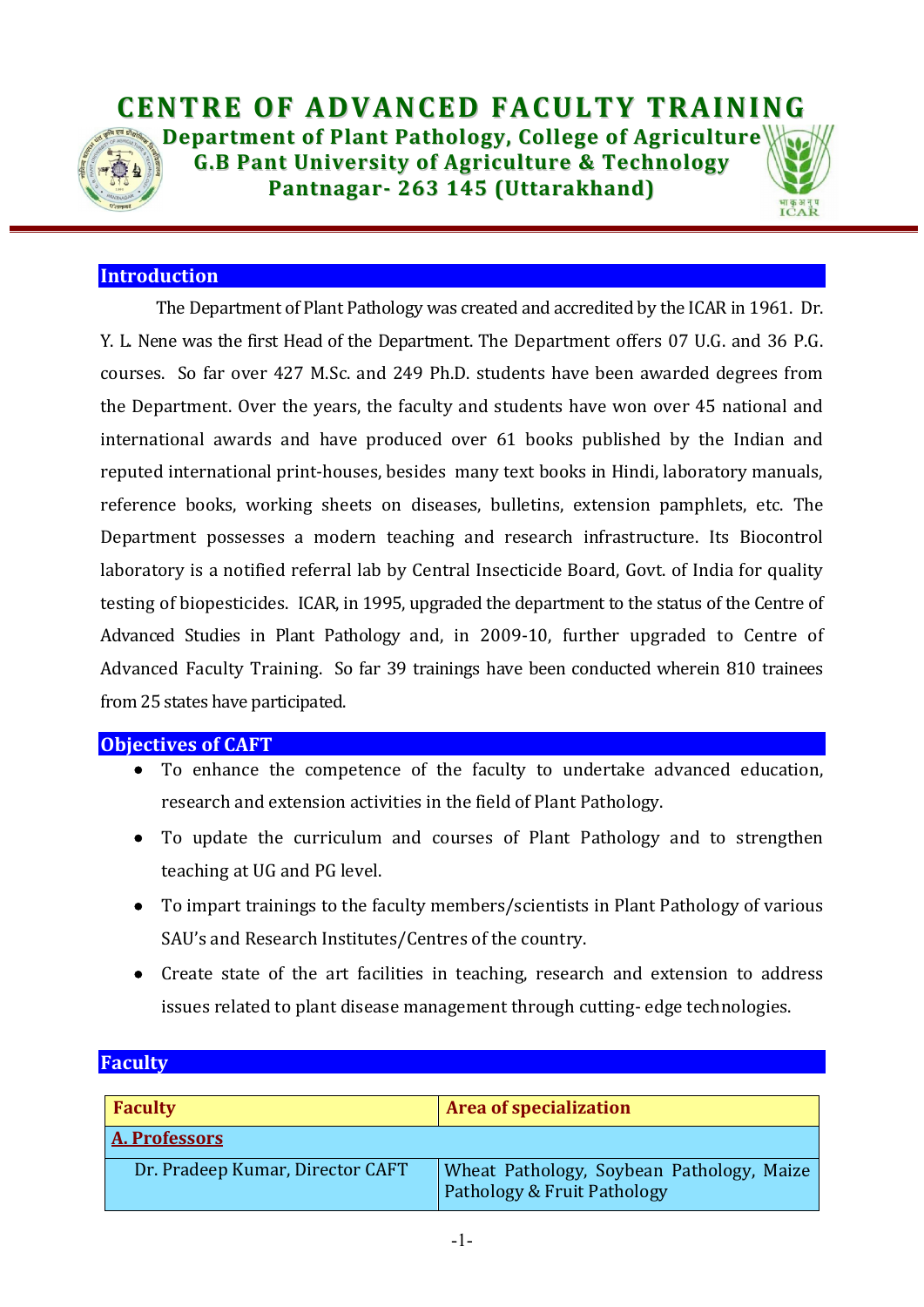| Dr. J. Kumar, Professor & Dean<br>Agriculture | Pathogen population characterization<br>and<br>genetics, molecular plant pathology,<br>rice<br>pathology, small farm disease management,<br>IPM, Bio-control |  |  |  |
|-----------------------------------------------|--------------------------------------------------------------------------------------------------------------------------------------------------------------|--|--|--|
| Dr. K.P. Singh                                | Epidemiology & Management of Pulse<br>Diseases, Soybean<br>Pathology and Fruit<br>Pathology                                                                  |  |  |  |
| Dr. Yogendra Singh                            | Sorghum diseases and Plant Bacteriology                                                                                                                      |  |  |  |
| Dr. R.P. Singh                                | Microbial ecology, fungicides & Vegetable<br>Pathology, Maize Pathology                                                                                      |  |  |  |
| Dr. K.P.S. Kushwaha                           | Pulse Pathology, Mycology (Mushroom)                                                                                                                         |  |  |  |
| Dr. A.K. Tewari                               | Oilseed crops diseases & Bio-control                                                                                                                         |  |  |  |
| Dr. Satya Kumar                               | Nematology                                                                                                                                                   |  |  |  |
| <b>B. Associate Professors/SRO</b>            |                                                                                                                                                              |  |  |  |
| Dr. L.B. Yadav                                | <b>Mycology and Pulse Pathology</b>                                                                                                                          |  |  |  |
| Dr. (Mrs.) Roopali Sharma                     | <b>Biological control, IPM Technology</b>                                                                                                                    |  |  |  |
| Dr. Bijendra Kumar                            | <b>Rice Pathology</b>                                                                                                                                        |  |  |  |
| Dr. S.K. Mishra                               | Mushroom Biotechnology and Mushroom<br><b>Biology</b>                                                                                                        |  |  |  |
| Dr. (Mrs.) Shailbala                          | <b>Potato Pathology</b>                                                                                                                                      |  |  |  |
| <b>C. Assistant Professors/JRO/SMS</b>        |                                                                                                                                                              |  |  |  |
| Dr. (Mrs.) Deepshikha                         | <b>Wheat Pathology</b>                                                                                                                                       |  |  |  |
| Dr. (Mrs.) Geeta Sharma                       | Mushroom Breeding, its Diseases & spawn<br>production, Sugarcane Pathology                                                                                   |  |  |  |
| Dr. (Mrs.) Rashmi Tewari                      | <b>Seed Pathology</b>                                                                                                                                        |  |  |  |
| Dr. (Mrs.) Shilpi Rawat                       | Mushroom                                                                                                                                                     |  |  |  |
| Dr. (Mrs.) Manju Sharma                       | <b>Plant Virology and Biocontrol</b>                                                                                                                         |  |  |  |
| <b>D. Honorary Professor</b>                  |                                                                                                                                                              |  |  |  |
| Dr. Sergey Savary                             | Epidemiology                                                                                                                                                 |  |  |  |

# Human Resource Development

Training programme for HRD conducted during 2017-2020

| $\mathsf{SI.}$ | <b>Name of the Programme</b>                       | <b>Period</b> | <b>No. of Participants</b> |                 |              |
|----------------|----------------------------------------------------|---------------|----------------------------|-----------------|--------------|
| No.            |                                                    |               | Internal                   | <b>External</b> | <b>Total</b> |
|                | Adoption of Suitable Conventional   February 13 to |               | 03                         | 18              |              |
|                | and Biotechnological Approaches for   March 05,    |               |                            |                 |              |
|                | Abiotic<br><b>Stress</b><br><b>Biotic</b><br>and   | 2017          |                            |                 |              |
|                | Management in Crops                                |               |                            |                 |              |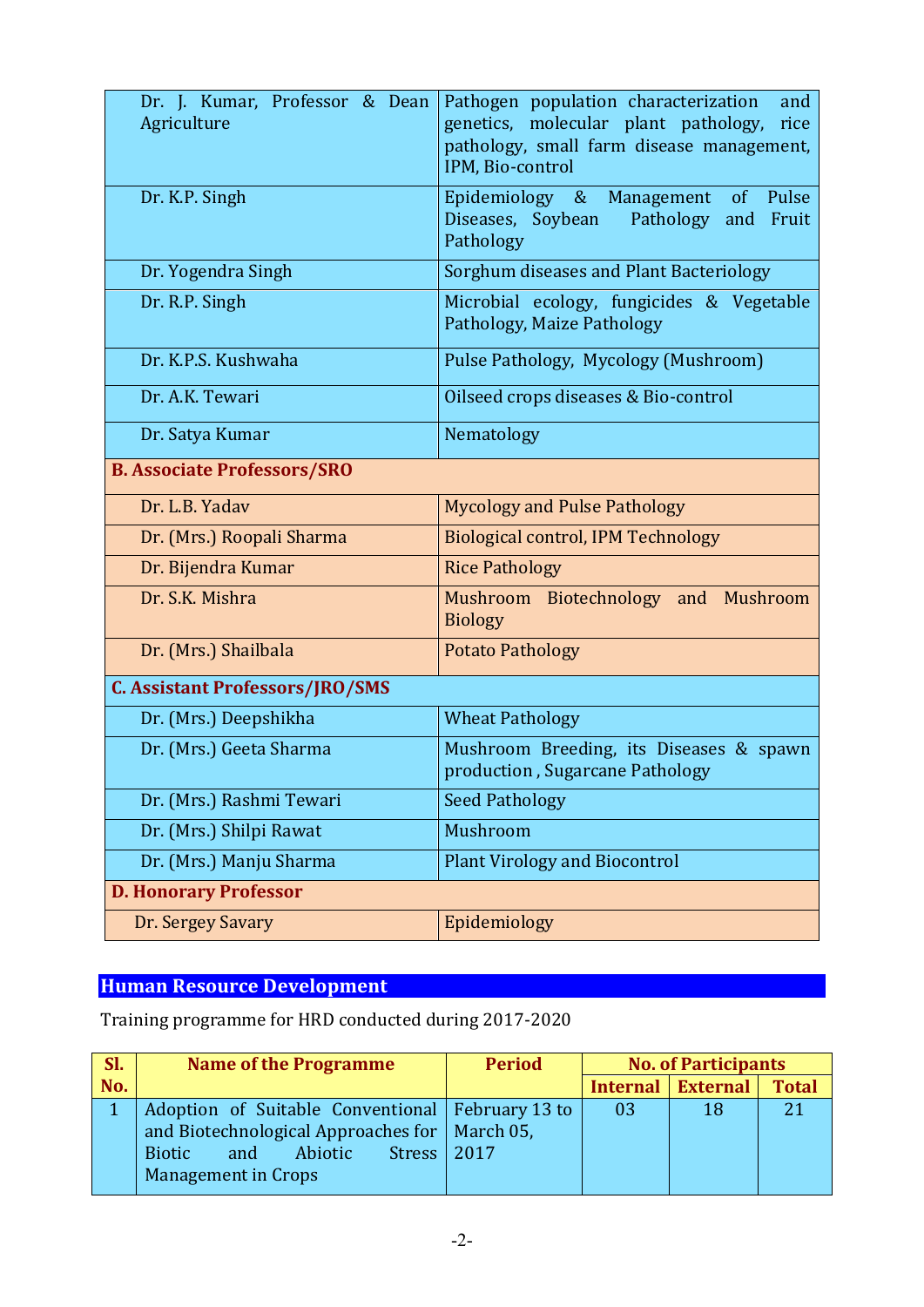| $\overline{2}$ | <b>Technological Advances to Minimize</b><br>Pre-and Post-Harvest Losses in<br>Agricultural and Horticultural Crops<br>to Enhance Farmer's Income | November 22<br>to December<br>12,2017 | 05 | 15 | 20 |
|----------------|---------------------------------------------------------------------------------------------------------------------------------------------------|---------------------------------------|----|----|----|
| $\overline{3}$ | Bio-pesticides for Crop Protection<br>Improvement: Emerging<br>and<br><b>Technology to Benefit Farmers</b>                                        | February 02-<br>22, 2018              | 04 | 21 | 26 |
| 4 <sup>1</sup> | Advanced Technology in Plant<br>Health Management and Pest Risk<br>Analysis for Improvisation of Indian<br><b>Agriculture and Farmers Income</b>  | September 05-<br>25, 2018             | 05 | 18 | 23 |
| 5 <sup>1</sup> | Modern Concepts in Plant Disease<br>Management for Enhancing Quality<br>and Productivity                                                          | February 08-<br>28, 2019              | 04 | 18 | 22 |
| 6              | Crop Diseases & their Management<br>through Manipulation of Soil Health                                                                           | December 03-<br>23, 2019              |    | 16 | 16 |

#### Infrastructure development (equipment, etc.)

Financial support provided under CAFT for the improvement of infrastructural facilities and other ancillary support has benefited not only the scientists but also the students by improving the teaching standards in the department. Following major equipments were added in the department:

- ELISA Reader
- Protein Purification System
- -80<sup>o</sup>C Deep Freezer
- Bio-Photometer
- Spectrophotometer
- Ice Flaking Machine
- SDS Page Assembly
- Western Blot Assembly
- Refrigerated Centrifuge
- Trinocular compound and Stereo microscopes
- $\bullet$  PCR
- UV trans-illuminator
- Gel electrophoresis unit
- Microprocessor based pH meter
- Digital colony counter
- Mono Quartz Distillation Unit

## Renovation of lecture room/laboratories

Following infrastructure has been added/ renovated:

 Upgraded teaching aid for UG/PG students by renovation of Under Graduate and post graduate lecture rooms and laboratories.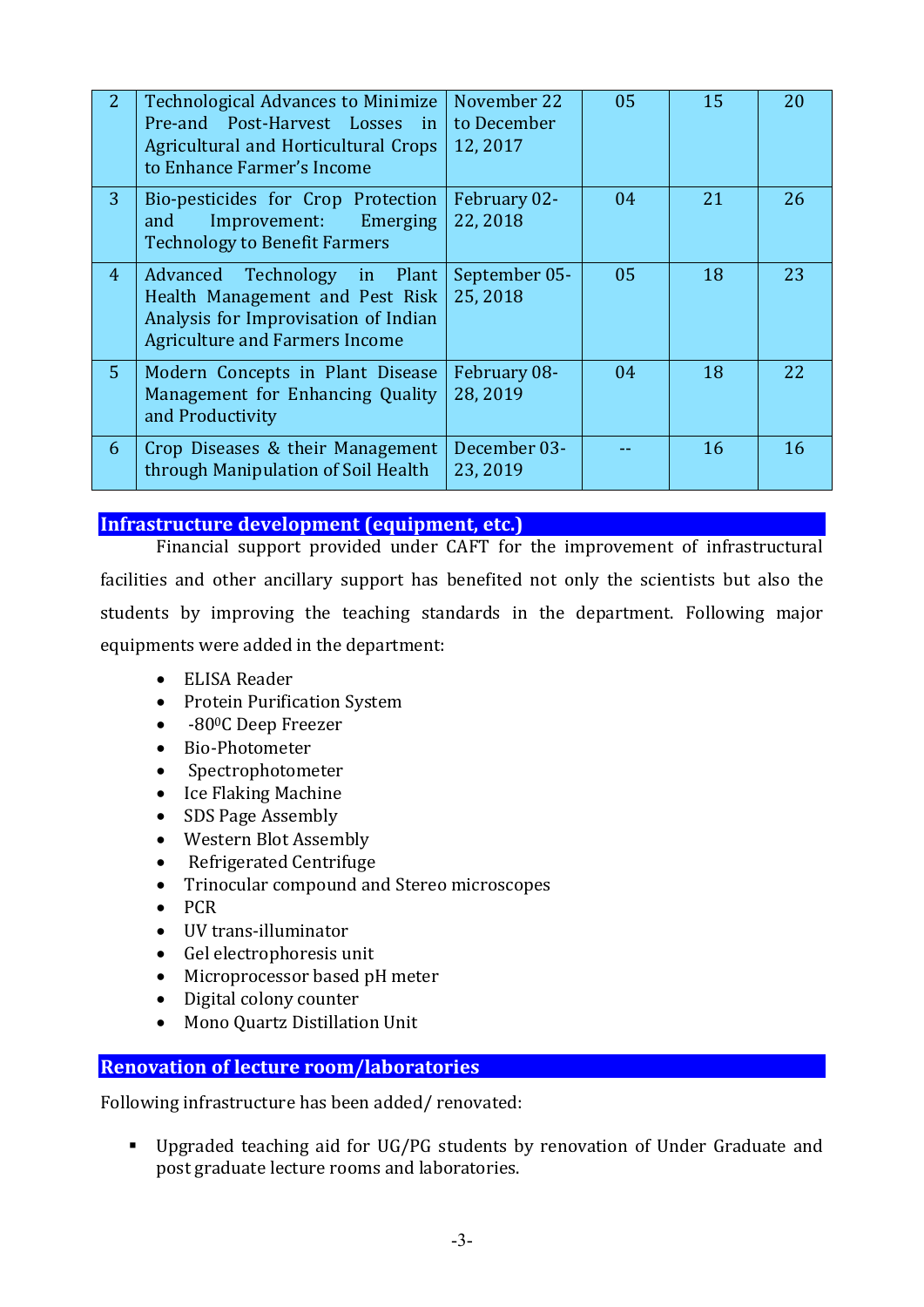- Renovated Ecology of Soil Borne Plant Pathology , Seed Pathology, Nematology, Phytobacteriology, Epidemiology & Disease forecasting laboratories.
- Department created facilities of Polycarbonate greenhouse with control environmental conditions unit and renovated growth chamber for screening of nursery against karnal bunt of wheat for research scholars of Plant Pathology.

### Library upgraded

For the strengthening of the academic activity of the department, various books listed below in addition to several books have been procured under the CAFT during 2017-19.

| Sl.            | <b>Name of Books</b>                                 | <b>Authors</b>              |  |  |
|----------------|------------------------------------------------------|-----------------------------|--|--|
| No.            |                                                      |                             |  |  |
| $\mathbf{1}$   | Plant disease epidemiology: Facing challenges of     | S. Savary, B.M Cooke        |  |  |
|                | the 21 <sup>st</sup> century                         |                             |  |  |
| $\overline{2}$ | Advances in soil-born plant diseases                 | Rob Jenking/ C.K. Jain      |  |  |
| 3              | Plant diseases and their management in organic       | Maria R. Fickh, Ariena H.C. |  |  |
|                | agriculture                                          | Van Brugger and Lucius      |  |  |
|                |                                                      | tamm                        |  |  |
| $\overline{4}$ | Principles of Plant Health and Quarantine            | David L. Ebbels             |  |  |
|                |                                                      |                             |  |  |
| 5              | Documentary of Agricomycetous Mushrooms of           | R.C. Upadhyay, B. Verma, S. |  |  |
|                | India                                                | Sood, N.S. Atri,<br>T.N.    |  |  |
|                |                                                      | Lakhanpal, V.P. Sharma      |  |  |
| 6              | An Introduction to Fungi (Fourth Edition)            | H.C. Dube                   |  |  |
|                |                                                      |                             |  |  |
| 7              | Fungicide Resistance in Crop Protection Risk and     | Tarlochan S. Thind          |  |  |
|                | Management                                           |                             |  |  |
| 8              | Handbook of Soil Fungi                               | A. Nagamani, I.K. Kunwar,   |  |  |
|                |                                                      | C. Manoharachary            |  |  |
| 9              | Disease<br>Ecology:<br>community<br>and<br>structure | Sharon K. Collinge<br>and   |  |  |
|                | pathogen dynamics                                    | Chris Ray                   |  |  |
| 10             | Plant Pathology:<br>Concepts<br>and<br>Laboratory    | Bonnie H. Ownley, Robert    |  |  |
|                | Exercises (Third Edition)                            | N. Trigiano                 |  |  |

#### Award/Recognitions

#### a. Faculty

- Dr. A.K.Tewari & K.S. Bisht received best poster presentation award at 3<sup>rd</sup> National Brassica Conference "Enhancing Oilseed *Brassica* Production Through Climate-Smart Technologies" held at IARI, Pusa New Delhi from Feb. 16-18, 2017.
- Dr. K.P. Singh awarded Sharda Lele Memorial Lecture Award by Indian Phytopathological Society in 70th Annual Meeting & National Symposium held at AAU, Jorhat, Assam from February 15-17, 2018.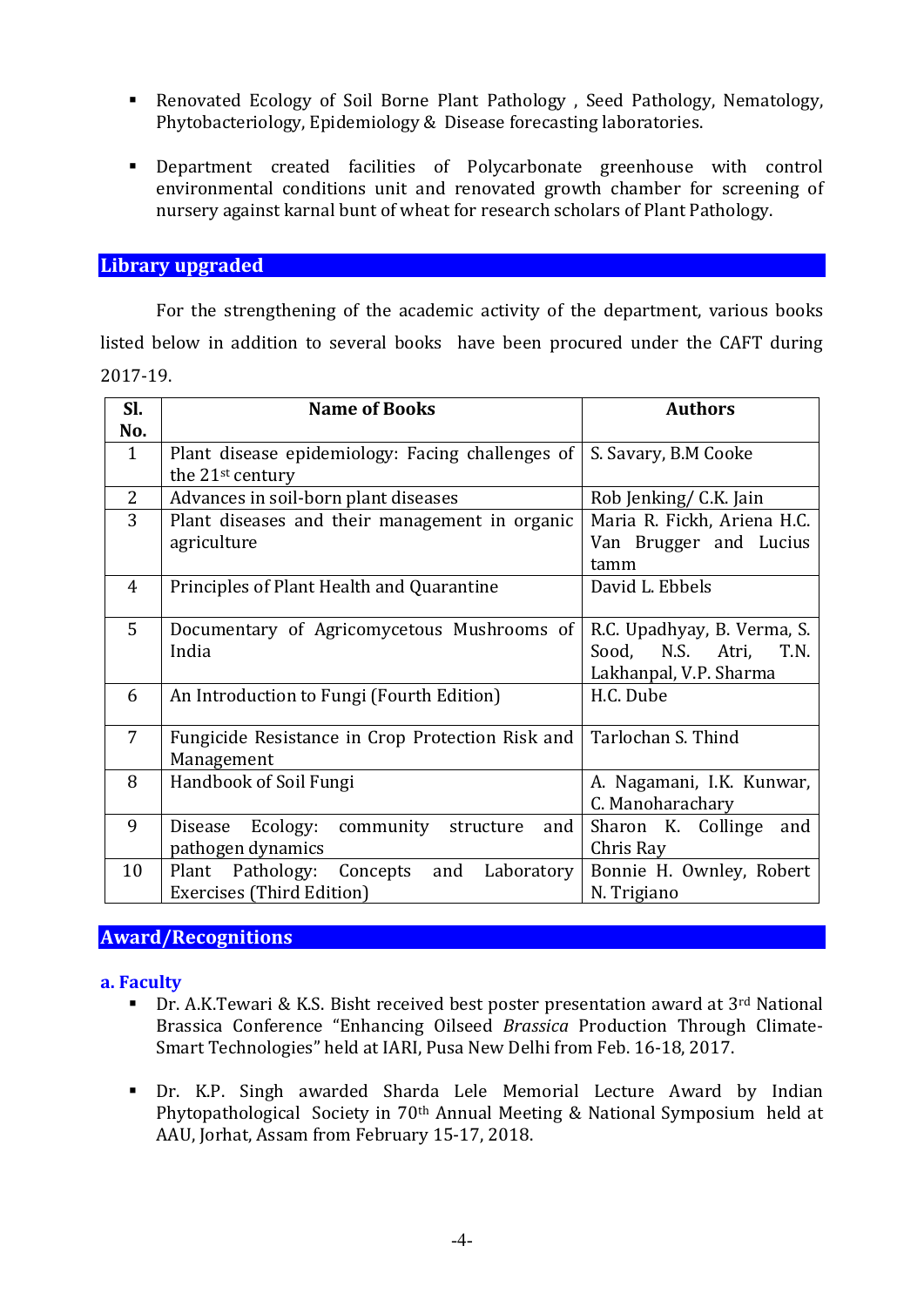- Dr. Geeta Sharma awarded Young Scientist Award for outstanding contribution in the field of Agriculture and allied in Inspiring Women Award Ceremony on world environment day on June 5, 2017 held at Lucknow.
- Dr. Manju Sharma received best research paper award by the Horticultural Society of India on November 6, 2017 for the research article entitled "Development of Agaricus bisporus hybrids and their evaluation for higher yield" authored by Drs Manju Sharma, B.C. Suman and Dharmesh Gupta published in *Indian Journal of Horticulture* Vol. No. 73(4): 550-56.
- Dr. K.P.S. Kushwaha, V. Singh, A. Kushwaha and S.K. Mishra received best poster presentation award at National Symposium on "Innovations in Horticulture: Production to Consumption" held at Departments of Vegetable Science and Horticulture, GBPUAT, Pantnagar w.e.f. September 14-15, 2017.
- Megha Suman, Geeta Sharma and Shilpi Rawat 2017 received best oral presentation award at National Symposium on "Innovations in Horticulture: Production to Consumption" held at Departments of Vegetable Science and Horticulture, GBPUAT, Pantnagar w.e.f. September 14-15, 2017.
- Rashmi Tewari received  $1^{st}$  prize for poster presentation in technical session crop protection in National Symposium on "Innovations in Horticulture: Production to Consumption" held at Department of Vegetable Science and Horticulture, GBPUA&T, Pantnagar w.e.f September 14-15, 2017.
- Dr. K.P.S. Kushwaha received KPV Mennon Best Poster award Commendation certificate during National Symposium of Indian Phytopathological Soceity organized at AAU Jorhat (Assam) w.e.f. Feb. 15-17, 2018.
- Dr AK Tewari received Best Poster Presentation Award in 1st International Conference on Biological Control- Approaches & Application at Bengaluru from Sept.27-29, 2018.
- Dr Roopali Sharma received Best Poster Presentation Award in 1st International Conference on Biological Control- Approaches & Application at Bengaluru w.e.f. Sept.27-29, 2018.
- Dr Manju Sharma received Best Poster Presentation Award in 1st International Conference on Biological Control- Approaches & Application at Bengaluru from Sept.27-29, 2018.
- **Dr Rashmi Tewari recognized as Outstanding Scientist- 2018 by Venus** International Foundation, Centre for Advanced Research and Design, Chennai, India.
- Dr Rashmi Tewari received Best Second Poster presentation Award in National conference & IPS-MEZ Annual Meeting at Aligarh Muslim University, Aligarh from 29-30 October, 2018.
- Dr Rashmi Tewari received Best Poster presentation Award in 39th Annual Conference and National Symposium organized by Indian Society of Mycology and Plant Pathology and ICAR- Indian Institute of Pulses Research, Kanpur from 16-18th November 2018.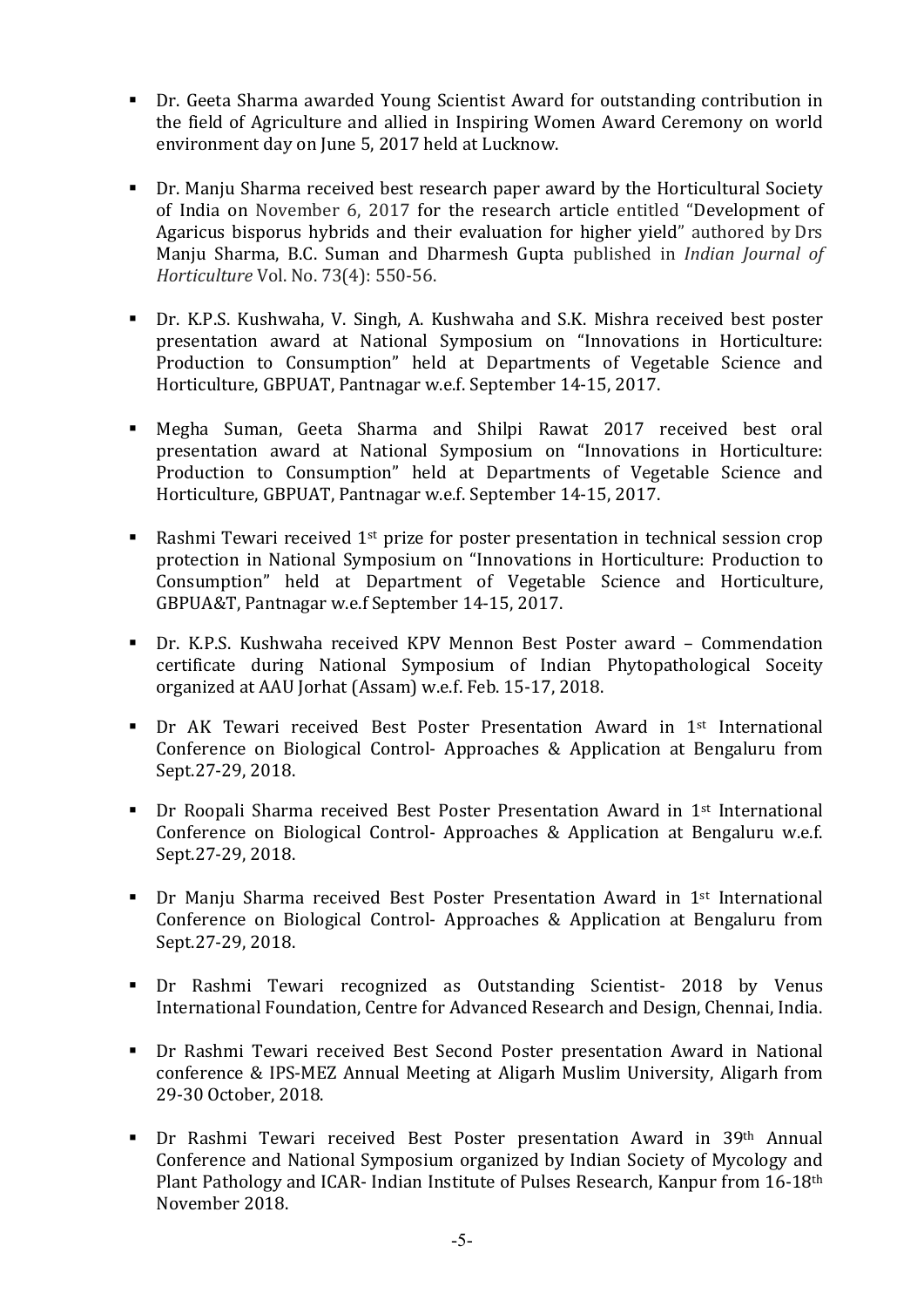- Dr KP Singh has been elected as a member of DST-NRDMS Project review meeting held at GITAM University, Rudaram, Patacheru Mandal, Hyderabad from 11-13 October, 2018.
- Dr. Rashmi Tewari granted an adhoc project on "Development of Natural Product from Plant Origin as Potent Bio-pesticide for Plant Disease Management" funded by Uttarakhand Council of Biotech amounting cost of Rs. 12 Lakh for three years.
- Dr. Geeta Sharma received first prize for the Best presentation award in the International Conference on "Global Initiatives for sustainable development: issues and challenges" w.e.f. June 24-25, 2019 at Bangkok, Thailand.
- Dr. Roopali Sharma received fellow of STA Award 2019 in 9th International Conference on Agriculture, Horticulture and Plant Science held at Angel's Inn Resort, Dharamshala (H.P.), India from 27th to 28th June, 2019, organized by The Society of Tropical Agriculture (Reg. No. S/1714/2017), New Delhi, India.
- Dr. Yogendra Singh Awarded Fellow of Indian Phytopathological Society (FPSI), 2019.
- Dr. Yogendra Singh Awarded Fellow of Hind Agri-Horticultural Society (FHAS), 2019.
- Dr. Yogendra Singh Received ICAR best AICRP-Sorghum Centre award in recognition of immense contribution in the development of forage sorghum hybrid CSH 24MF in 49th AGM of sorghum held at CCSHAU, Hisar w.e.f.28-30 May, 2019.
- Dr. Yogendra Singh Felicitated with Distinguished International Agriculture Scientist Award, 2019 by Hind Agricultural Research and Training Institute associated with Hind Agri-Horticultural Society, Muzaffarnagar (UP), India.
- Dr. Manju Sharma received Young Achievers Award (2019) by Society for Advancement of Human and Nature (SADHNA) on 28th February 2019, at Dr YS Parmar UHF, Nauni Solan, Himachal Pradesh.
- Dr. Manju Sharma received Young Faculty in Agricultural Sciences (Major Area of Study - Plant Pathology) Award in 5th Venus International Faculty Awards - VIFA 2019 by Venus International Foundation, on 6th July-2019 at Chennai, Tamil Nadu.
- Dr. K.P. Singh received IPS, M.J. Narasimhan Medal Award for Best Research Paper published in Indian Phytopathology (2019).
- Dr. K.P. Singh awarded DST- NRDMS project on Conservation of Biodiversity and bio-farming oriented rural livelihood through technological approach-based microenterprising among SC/ST farmers to promote 'Eco-friendly Rural Villages' in UdamSingh Nagar District of Uttarakhand (period from 2017 – 2019, worth Indian Rupees 25.00 Lakhs at Pantnagar.

## **PATENTS**

 Patent for PANT MUSHROOM COMPOSTING ASSEMBLY (application with number 201811004765 dated 2018/02/08) has been acknowledged by the office of Intellectual property, New Delhi.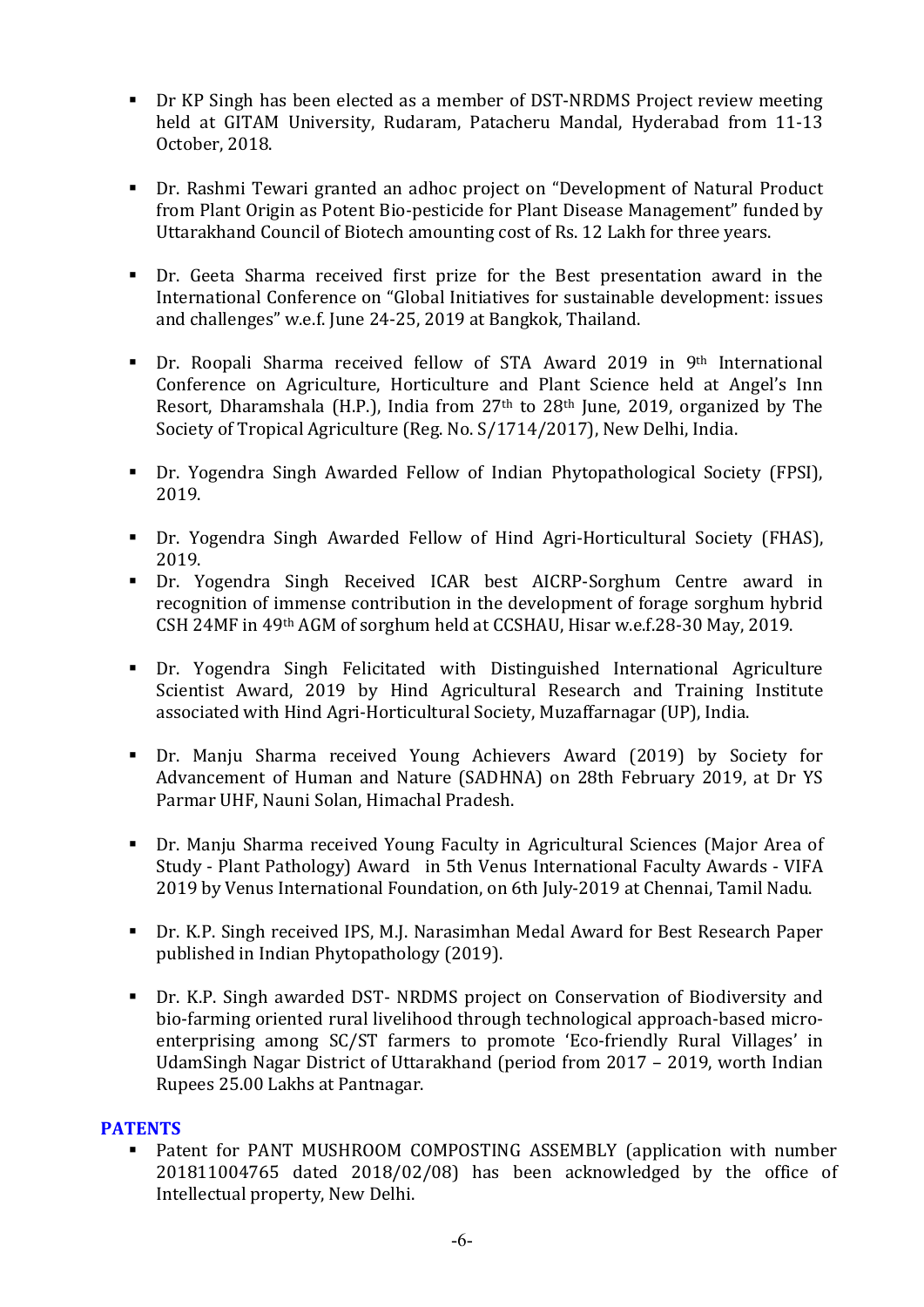- Patent (Application no. 201811029588, dated 07-08-2018) on Bioforticiation of white oyster mushroom (*Pleurotus Florida*) whit iron using sulphide nano particles submitted to Intellectual Property Management Centre, GBPUA&T, Pantnagar.
- Patent (Application No. 201811030300, dated 11-09-2018) on Development of *Trichoderma* Formulation Utililizing Agri-Waste Rice husk Biochar for mass multiplication and long term storage submitted to Intellectual Property Management Centre, GBPUA&T, Pantnagar.
- Patent (Application no. 2018110033470, dated 06-09-18) on A process for effective management of damping off of tomato submitted to Intellectual Property Management Centre, GBPUA&T, Pantnagar.
- Patent (Application No. 201911047129, dated 19.11.2019) on A process for effective management of root knot nematode (*Meloidogyne enterolobii*) of tomato has been acknowledged by the office of Intellectual property, New Delhi.

### b. Students

- Ms. Yogita Bohra received P.R. Verma best M.Sc. Thesis Award.
- **•** Prateeksha Mehra received Best Ph.D thesis award at 3<sup>rd</sup> National Brassica Conference on "Enhancing Oilseed Brassica Production through Climate –Smart Technologies" held at IARI, Pusa New Delhi w.e.f. Feb. 16-18, 2017.
- Mr. Omkar Singh joined as Subject Matter Specialist, KVK, PG College, Gajipur (UP).
- Mr. Abhisekh Gowda selected as Agriculture Officer, State Department of Agriculture, Karnataka.
- Mr. Sourav Kumar Modak selected as Specialist Officer/Assistant Manager, United Bank of Indian (WB).
- Ms. Manjari Negi selected as Assistant Agriculture Officer in Govt. of Uttarakhand.
- **Ruchi Ttripathi, Rashmi Tiwari and K.Vishunavat 2017 achieved 1st prize for best** poster presentation award in XIV National Seed Seminar held at New Delhi from January 28-30, 2017.
- **Ruchi Ttripathi and K. Vishunavat achieved**  $1<sup>st</sup>$  **prize for best poster presentation** award in National Symposium on "Sustainable Disease Management Approaches and Applications" held at G.B. Pant University of Agriculture & Technology, Pantnagar from 21-23 December, 2017.
- Mr. Sourav Kumar Modak achieved International Best Presentation Award for Oral paper entitled "Potential of *Brassica juncea* as Biofumigant for the management of dampining off in Tomato" at 7<sup>th</sup> International Science Congress (ISC-2017) w.e.f. December 8-9, 2017 held at College of Science and Technology, Rinchending, Phuentsholing, Chukkha, Bhutan.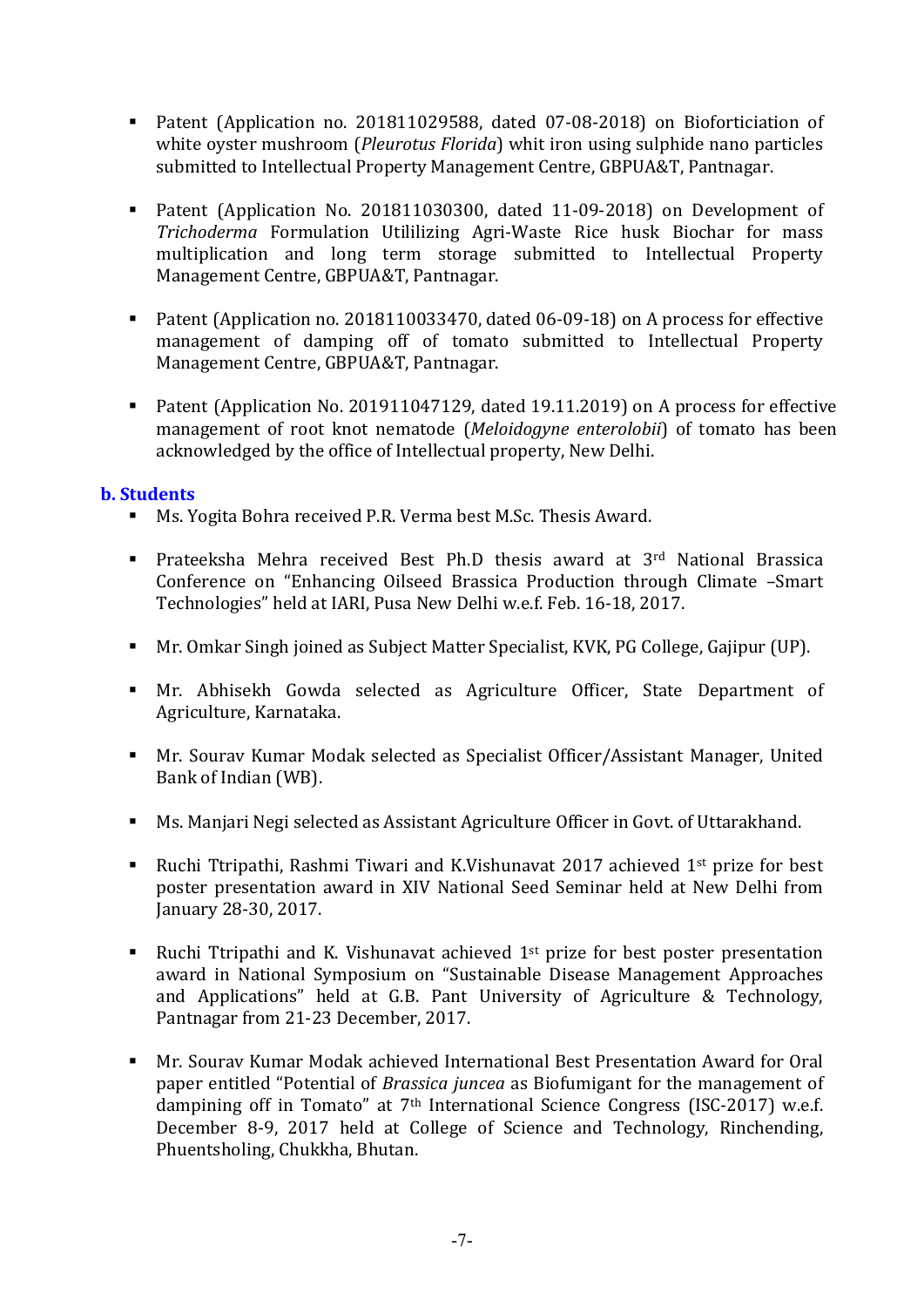- Ms. Pooja Upadhyay awarded Young Scientist Award at 12th Uttarakhand State Science and Technology (UCOST) Congress held at Dehradun w.e.f. March 07-09, 2018.
- Dr Meenakshi Dwivedi and Ms Sudha Nandni selected as Assistant Professor at Rajendra Prasad Central Agric. Univ., Pusa Bihar.
- Mr Jagadeesh Bathula selected as Assistant Professor, Forestry College and Research Institure, Telangana.
- Mr Amirtha Lingam selected as Agriculture Officer at Deptt. Of Agriculture, Govt. Of Tamil Nadu
- Mr. Omkar Singh selected as Subject Matter Specialist, KVK, PG College, Gajipur (UP).
- Mr. Abhisekh Gowda selected as Agriculture Officer, State Department of Agriculture, Karnataka.
- Mr. Sourav Kumar Modak selected as Specialist Officer/Assistant Manager, United Bank of Indian (WB).
- Ms. Manjari Negi selected as Assistant Agriculture Officer in Govt. of Uttarakhand.
- Ms. Delna Rose selected as Manager Agriculture in ITC Ltd.
- Ms. Hina Kausar selected Trainee Agriculture Advisory Services in IFFCO.
- Dr Nandini Shukla received Appreciation Certificate in XXI National Symposium on "Doubling Farmers' Income through Agronomic Interventions Under Changing Scenario" at Maharana Pratap University of Agriculture and Technology (MPUAT), Udaipur, Rajasthan from 24–26 October, 2018.
- ManojKumar Chitara has received Best Research Scholar Award-2018 by ATDS Ghaziabad, UP. On the occasion of second international conference on "Advances in Agricultural, Biological and Applied Sciences for sustainable future (ABAS -2018)" held during October 20-22, 2018.
- PoojaUpadhyay has been conferred with Young scientist Award for best oral presentation under the discipline ' Agricultural Sciences' during 12thUttarakhand state science and technology congress 2017-2018 organized by UCOST at VigyanDham Dehradun from March 07-09, 2018.
- Sadhna Chauhan has secured second position for best poster presentation during second International Conference on Advances in Agricultural, Biological and Applied Sciences for Sustainable future (ABAS-2018) organized by ATDS, Ghaziabad, UP at Meerut, Uttar Pradesh during October 20-22, 2018.
- Dr Ruchi Tripathi has received Best Second Poster presentation Award in National conference & IPS-MEZ Annual Meeting from 29-30 October, 2018 at Aligarh Muslim University, Aligarh.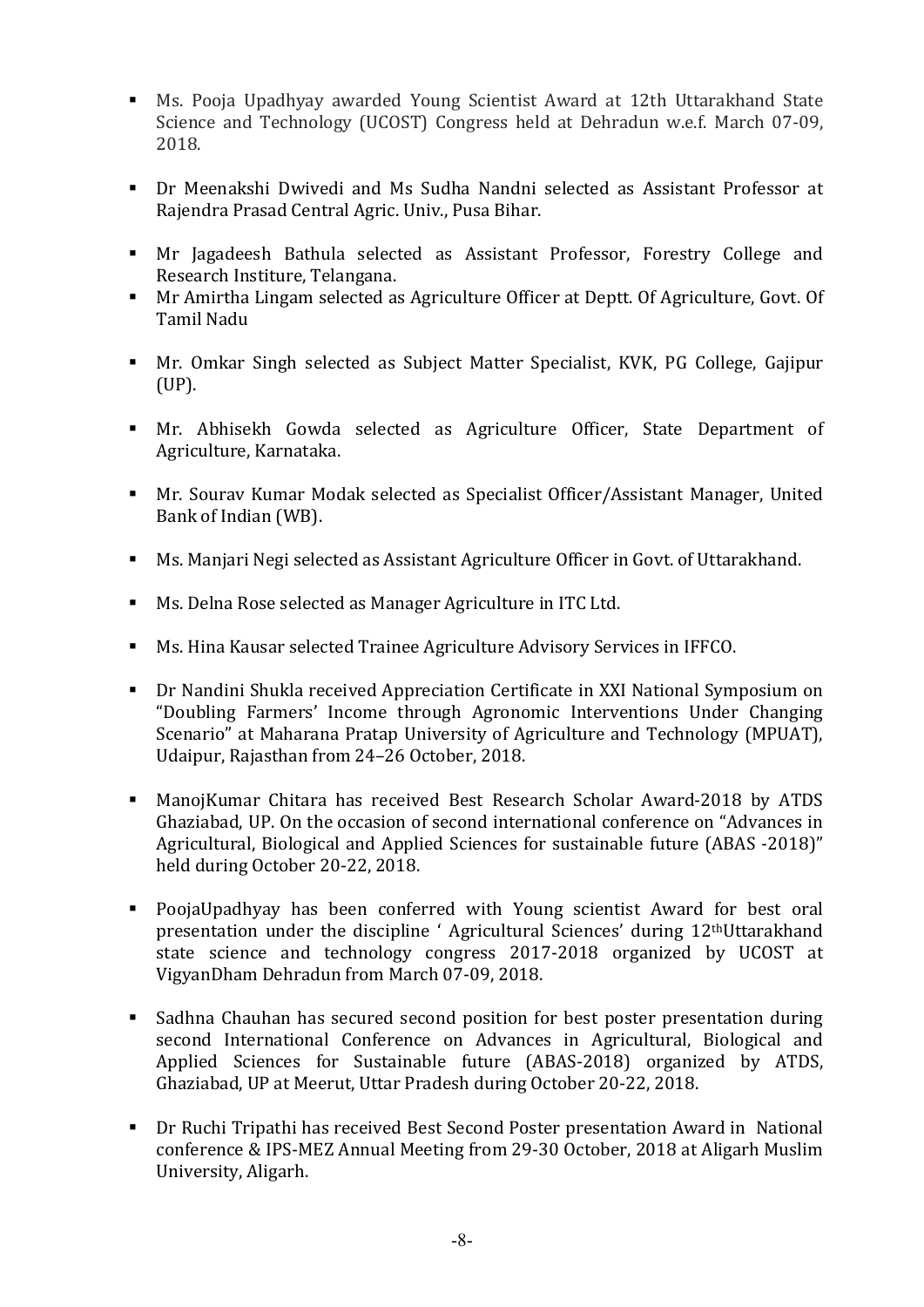- Dr Ruchi Tripathi has been conferred with PR Verma Award- 2018 for best Ph.D Thesis in 39th Annual Conference and National Symposium on Plant and Soil Health Management: New Challenges and Opportunities from 16-18<sup>th</sup> November organized by Indian Society of Mycology and Plant Pathology and ICAR- Indian Institute of Pulses Research, Kanpur Indian Society of Mycology and Plant Pathology, Udaipur (India).
- Dinesh Rai received Best PhD Thesis Award by Samgra Vikas Welfare Society during Scientist award ceremony (2018) held at Baba Saheb Bhimrao Ambedkar University Lucknow from June 5, on 2018.
- Nazia Manzar received International Young Scientist Best Oral Presentation Award in 8th International Science Congress organized by International Science Community Association in collaboration with Maharishi Markandeshwar (Deemed to be University) Mullana, Ambala, Haryana from December 8-9, 2018.
- Ms. Priya Singh, M.Sc. student received Best Master Thesis Award-2019 in International Conference of "Global Perspective in Agriculture and Applied Sciences for Food and Environmental Security (GAAFES-2019)"during 1-2 December, 2019 at UGC-HRDC Hall, Kumaun University, Nainital, UK, India.
- Pooja Bhatt (Id No. 50918) received Best Poster award in 4<sup>th</sup> International Convention – Agrivision 2019 held at Jabalpur.
- Aravind. T (Id. No. 52489) received Second Best poster award (2019) in IPS National symposium on Recent Challenges and opportunities in sustainable plant health management held at BHU, Varanasi.

# **Publications**

## **Journals**

- A.K. Parihar, Ashwani K. Basandrai, D.R. Saxena, K.P.S. Kushawaha, S. Chandra, K. Sharma, K.D. Singha, Deepak Singh, H.C. Lal and sanjeev gupta 2017. Biplot evaluation of test environments and identification of lentil genotypes with durable resistance to *Fusarium* wilt in India. *Crop and Pasture Science* 68: 1024-1030.
- Akhtar, M.N., Singh, R.P., Kumar, S. and Tewari, R. 2017. Optimization of delivery systems to improve plant growth and to manage wilt and rot of tomato through *Trichoderma harzianum* PBAT-21. *Journal of Mycology and Plant Pathology*, 47(3):275-281.
- Anshul Arya and Geeta Sharma 2017. Evaluation of efficacy of different botanicals against sugarcane Pokkah boeng disease causing fungus *Fusarium moniliforme* var. *subglutinans* Sheldon. Environment & Ecology 35 (3D): 2409—2412.
- Arun Kushwaha, Vaibhav Singh, LB Yadav, SK Mishra, Satya Kumar And KPS Kushwaha 2017. Impact of Training on Knowledge Level and Adoption of Mushroom Productio as Additional Source of Income among Tribal's of Uttarakhand. *Trends in Biosciences 10*(22): 4565-4567.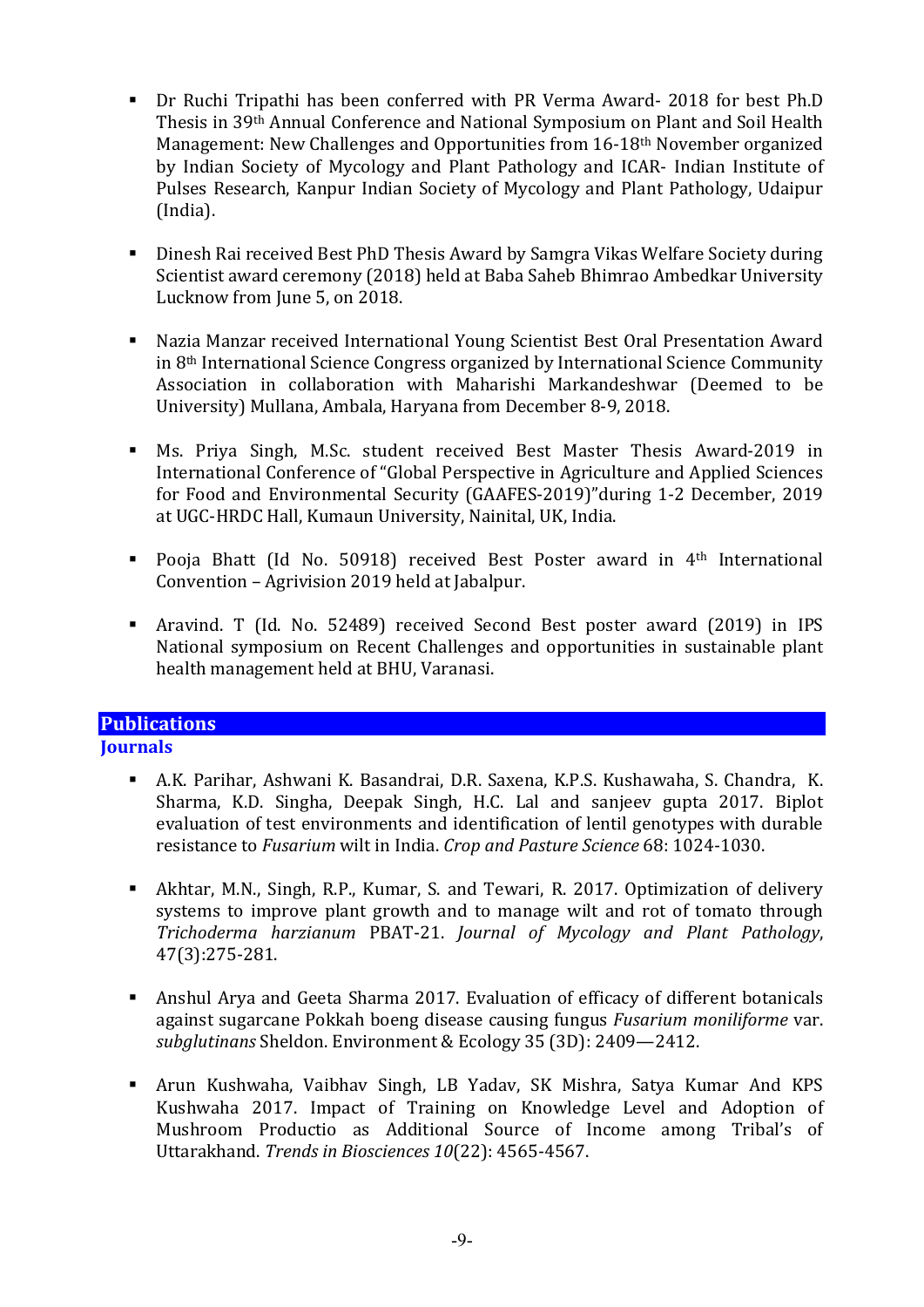- Azad, CS; Singh, R.P. and Kumar A. 2017. Evaluation of fungicides on management of Dieback and fruit rot disease causing *Alternaria tenuissima (Kunze ex Pers.)* WILTSHIRE of Chilli. *Journal and pharmacognosy and phytochemistry.* SP1: 18-25.
- Bhupesh Chandra Kabadwal, Roopali Sharma, Rashmi Tewari and J. Kumar 2017. A Common Minimum Programme for biointensive pest/disease management in small farms of Uttarakhand (India). *Asian Journal of Agricultural Extension, Economics & Sociology*, 16(3): 1-8).
- C. Maharana, L.B. Yadav, S. Sunani, G.S. Panda and Rakesh Sil Sharma 2017. Screening of Chickpea Germplasm Against *Ascochyta rabiei* (Pass.) Labr.(Ascochyta Blight Disease) on Chickpea (*Cicer arietinum* L.) *Trends in Biosciences 10(1):* 337- 340.
- C. Maharana, Neha Singh, LB Yadav and KPS Kushwaha 2017. Effects of sowing date on severity og blight caused by Ascochyta rabiei (Pass.) Labr. And yield components of three chickpea cultivars in Tarai area of Uttarakhand. *Bulletin of Environment, Pharmacology and Life Science*. 6(1):365-369.
- C. Maharana, Neha Singh, L.B. Yadav and Y. Singh 2017. Effect of seed treatment and foliar spray of Bioagents and fungicides on the disease severity of ascochyta blight of chickpea incited by *Ascochyta Rabiei*. *Agriculture Update* 12 (TECHSEAR-9): 2415-2419.
- Deepika Saxena, A K Tewari, Dinesh Rai 2017. *In vitro* antagonistic assessment of T. Harzianum PBT 23 against plant pathogenic fungi. *Journal of Microbiology and Biotechnology Research.* 4(3):59-65.
- Deepshikha, Kumari, B., Elangbam, P. D., Sharma, G., Rawat, S. and Jaiswal, J. P. 2017. Irradiation as an alternative method for post harvest disease management: An overview. *International Journal of Agriculture, Environment and Biotechnology*. 10(5): 625-633(2).
- Deepshikha; Bimla Kumari and Elangbam Premabati Devi. 2017. Evaluation and standardization of growth stage of wheat against Spot blotch caused by *Bipolaris sorokiniana Journal of Environmental Biology.* 38 (2)277-281(1).
- Devanshu Dev, Roopali Sharma, Nitish Ratan Bharadwaj and Bhupesh Chandra Kabadwal. 2017. Isolation and biochemical characterization of *Pseudomonas fluorescence* isolated from rhizosphere of different host plant. *Environment & Ecology*,35(3A):1984-1987.
- Elangbam Premabati Devi, Deepshikha and Bimla Kumari, Ritusha Tewari and Jaiswal J.P. 2017. Screening and molecular characterization for durable rust resistance in wheat germplasm resources. *Environment and Ecology*. 35 (1A): 253-  $257(1)$ .
- Gairola, K., Tewari, A. K. Ram Bhajan and Pant, U. (2017). Sources of resistance in *Brassica juncea* lines against *Albugo candida*. *Journal of Hill Agriculture* 8 (4): 436- 441.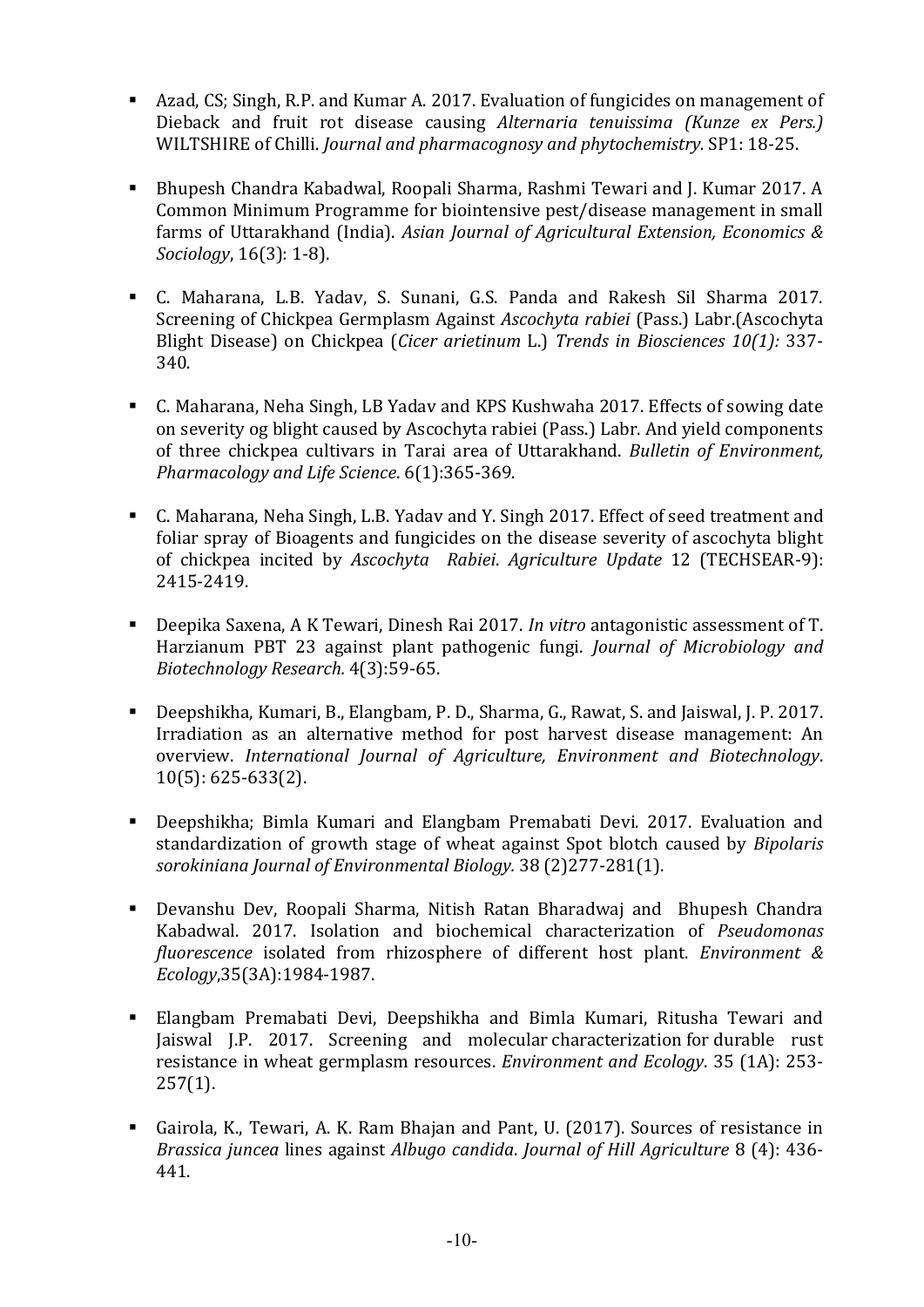- Geeta Sharma and Satya Kumar 2017. Biodeversity among *Amanita* Sp. In the forest of Ranikhet, Uttarakhand, India. *Environment and Ecology*, 35; 601-605.
- Gupta S.M., Arora, S., Mirza, N., Pande, A., Charu Lata, Puranik, S., Kumar, J., and Kumar, A. 2017. Finger Millet: A certain crop for an uncertain future and a solution to food insecurity and hidden hunger under stressful environments. Frontiers in Plant Science, doi.org/10.3389/fpls.2017.00643.
- Gupta, S., Singh, R.P. and Rautela, P. 2017. Effect of soil solarization on soil microbial population under protected and natural cultivation. *Journal of Environmental Bio-Science.* 31(1): 193-196.
- Gupta, S., Singh, R.P. and Rautela, P. 2017. Effect of soil solarization on survival of sclerotia and viability of antagonists under protected and natural cultivation. *Journal of Pharmacognosy and Phytochemistry.* 6(5):387-390.
- Gupta, S., Singh, R.P. and Rautela, P. 2017. Effect of soil solarization on physio chemical properties of soil under protected cultivation. *International Journal of Chemical Studies.* 5(4):2039-2042.
- Gupta, Supriya and Singh, K.P. 2017. Market survey for post harvest diseases and occurrence of mango anthracnose disease in tarai region of Uttarakhand*. J. Env. Bio-Sci.* 31(1): 231-234.
- Gupta, Supriya, Singh, K.P. and Singh, A.K. 2017. Sources of multiple Resistances to foliar diseases of mango. *Journal of Pharmacognosy and Phytochemistry* 6(5): 148- 151.
- Kalpana G, Tewari AK. 2017. Evaluation of brassica germplasm for resistance against white rust of Indian mustard. *International J of Environ Agri and Biotechnol*. 2(3):1215-1226.
- Kushwaha, A, Singh V, Yadav LB, Mishra SK, Kumar S, Kushwaha, KPS. 2017. Impact of training on knowledge level and adaptation of mushroom production as additional source of income among tribal's of Uttarakhand. *Trends in Bioscience*.10 (22): 4565-4567.
- Maharana, C., Singh, Neha, Yadav, L.B. and Singh, Y. 2017. Effect of seed treatment and foliar spray of bioagents and fungicides on the disease severity of Aschochyta blight of chickpea incited by *Aschochyta rabiei*. *Agric. Update,*12 (TECHSEAR-9): 1-8; DOI:10.15740/HAS/AU/12. TECHSEAR(9)2017/1-8.
- Mamta and Singh, K. P. 2017. Mango floral malformation: Disease rating. *The Bioscan* 12(2): 725-728.
- Mamta and Y. Singh 2017. Management of zonate leaf spot in sorghum through fungicides. *Journal of Hill Agriculture.*8 (2): 240-242.
- Mamta, Singh, K.P. and Yadav, Hirdesh. 2017. Disease assessment key for bacterial black spot of mango. *Journal of Pharmacognosy and Phytochemistry* 6(5): 384-386.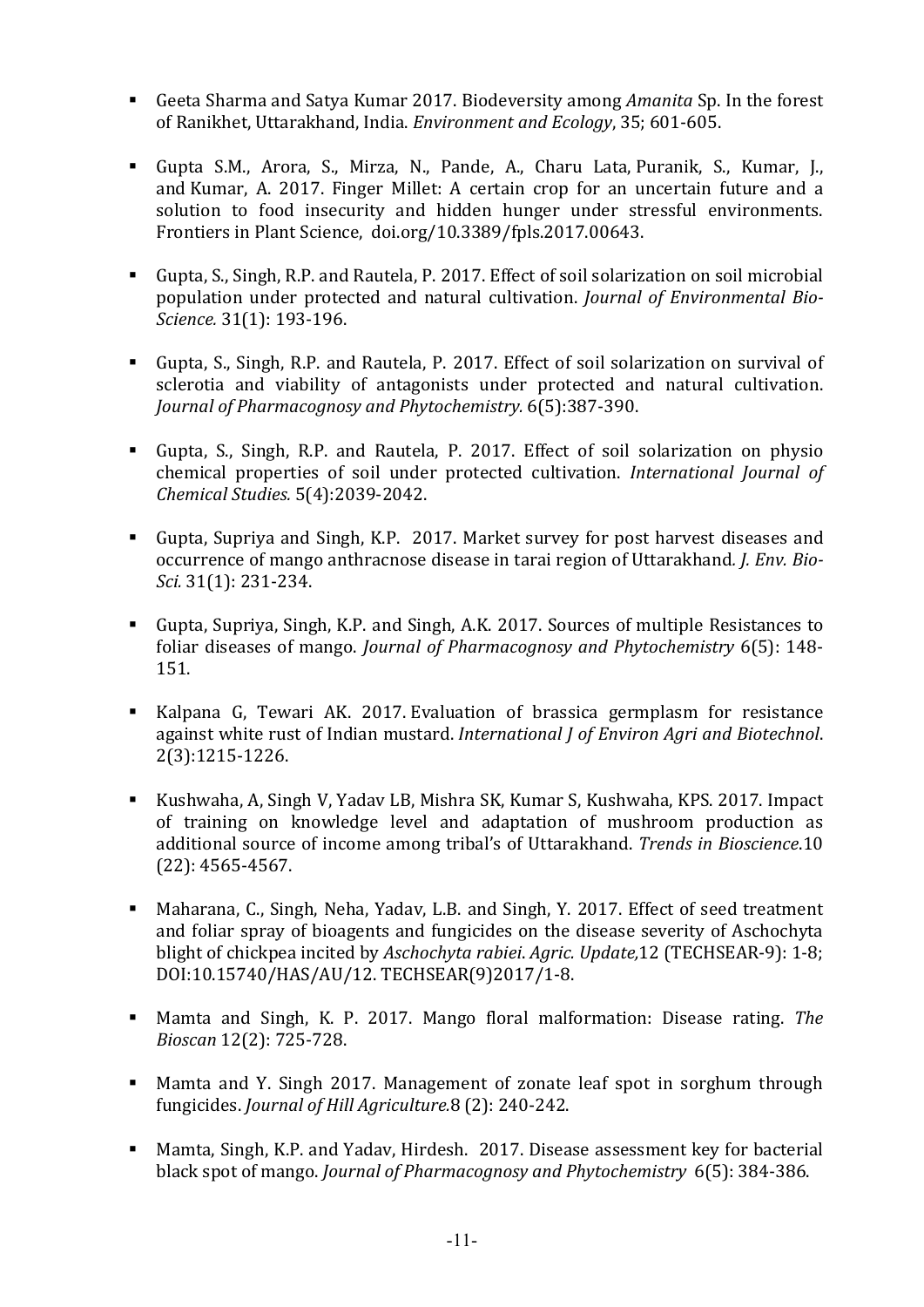- Mathpal, M and Singh, K.P. 2017. Prevalence and severity of Rhizoctonia aerial blight of soybean in Uttarakhand. *Indian J. Ecology* 44(2):417-419.
- Mishra, B. and Singh, R.P. 2017. Efficacy of Fertilizers and Bioraionals against the fungal pathogen *Stemphylium vesicarium* causing foliar blight of onion. *International J. Microbiol. App. Sci.* 6(9): 2925-2932.
- Mishra, B. and Singh, R.P. 2017. Evaluation of bioconttrol agents for management of Stemphylium blight of onion. *Journal of Hill Agriculture.* 8(3): 325-328.
- Mishra, B. and Singh, R.P. 2017. Fungididal Management of Stemphylium blight of onion caused by *Stemphylium versicarium* (Wallr.) Simmons. *Biosciences Biotechnology Research Asia*. 14 (3): 1043-1049.
- Neelam, KPS Kushwaha, Gajendra Singh 2017. Evaluation of systemic and nonsystemic fungicides against Rhizoctonia solani causing web blight in urdbean. *Journal of Hill Agriculture* 8(2): 206-209.
- Omkar Singh and Vishwanath 2017. Evaluation of New Formulation of Fungicides for the Management of Sheath Blight of Rice( *Oryza Sativa* L).*J.Env.Bio.Sci.*vol.31(1) 241-245.
- Pandey, Puja, Tewari, A. K. 2017. Selection of host differentials for the identification of *Albugo candida* pathotypes". *Indian Phytopathology* 70 (3):378-380.
- Pandey, V.; Tewari, A. K. and Saxena Deepika 2017. Activities of defensive antioxidant enzymes and biochemical compounds induced by bioagents in Indian mustard against Alternaria blight". *Proceedings of the National Academy of Sciences, Biological Sciences (NASB)*. *Biological Sciences*. DOI 10.1007/s40011-017-0888-2:1- 12.
- Prasad L, Javeria S, Kumar B and Sharma P. 2017. First record of anthracnose of elephant foot yam caused by *Colletotricum siamense* in India. New Disease Reports 36, 21. http://dx.doi.org/10.5197/j.2044-0588.2017.036.021.
- Prasad, P. and Kumar, J. 2017. Management of Fusarium wilt of chickpea using Brassicas as biofumigants. *Legume Research*, 40 (1) : 178-182.
- Prateeksha Mehra; A.K.Tewari and Gohar Taj 2017. Studies on cultural, morphological, pathogenic and molecular variability of *Alternaria brassicae*, the causal agent of blight disease of rapeseed-mustard. *Journal of Oilseed Brassica,* 8 (2): 1-11.
- Puja Pandey, KPS Kushwaha and VInod Upadhyay 2017. Development of crop loss using Linear Regression in pea against downy mildew. *Trends in Biosciences.* 10(41): 8671-8673.
- Puja Pandey, KPS Kushwaha and Vinod Upadhyay 2017. Evaluation of potential fungicides and bioagents for the management of pea downy mildew and yield under field condition. *Int. J. Curr. Microbiol. App. Sci*. 6(12): 1381-1388.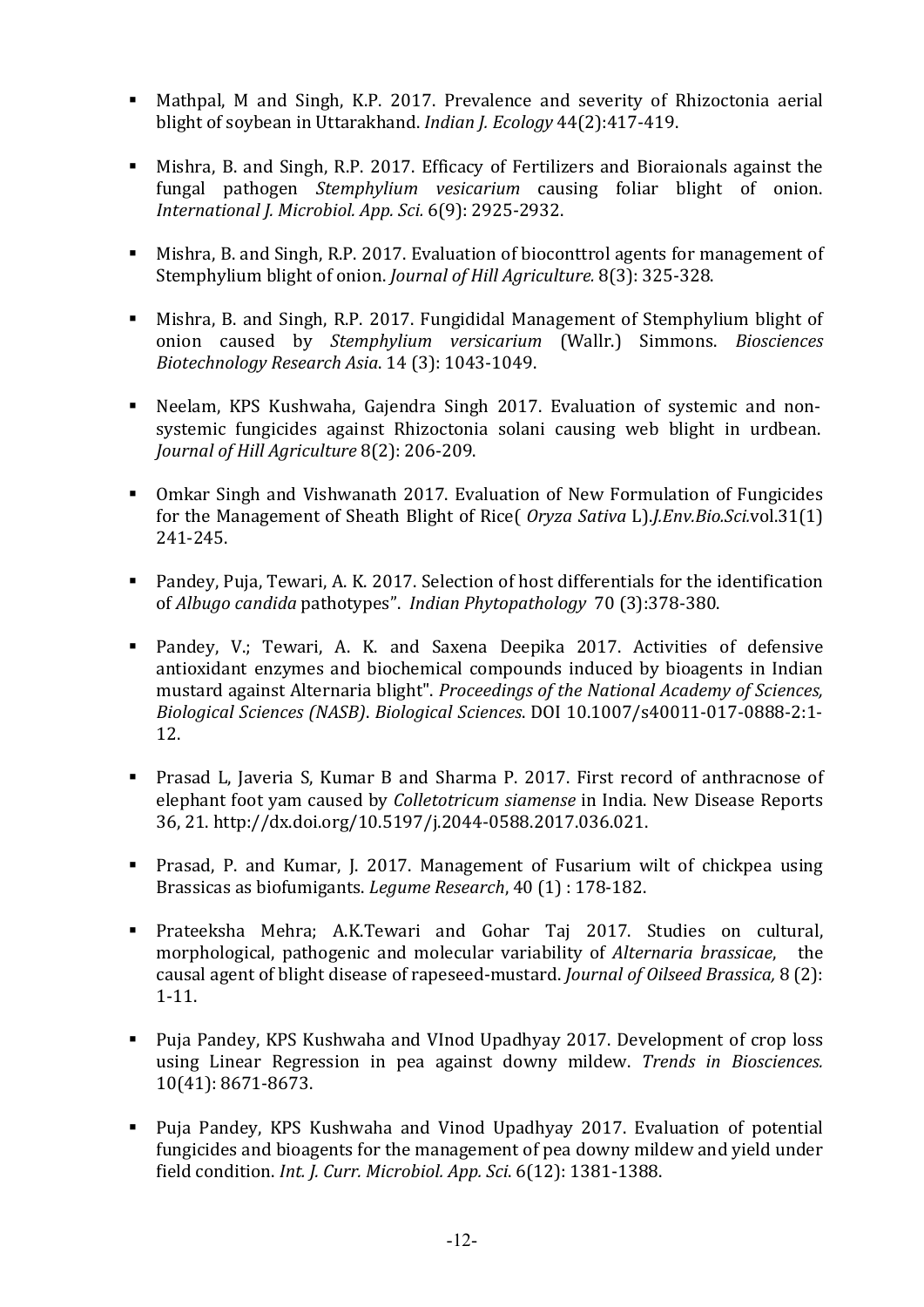- Rautela, P. and Singh, R.P. 2017. Evaluation of fungicides against Gray mould (*Botrytis cinerea* Pers. Fr.) and Leaf mould [*Fulvia fulva* (Cooke) Cif. (*Cladodosporium fulvum* (Cooke)] of tomato. *International Journal of Chemical Studies.* 5(5):400-404.
- Sharma SN, Mishra SK, Kumar S and Kushwaha KPS 2017. Standardization of cultural conditions *in-vitro* and crop room studies in relation to yield potential of Lentinula strains on wheat straw (Accepted JHA124-2017).
- Sharma, D. and Singh, R.P. 2017. Compatibility of different fungicides with *Trichoderma harzianum* Rifai strain PBAT 21. *Pesticide Research Journal 29*(1):42- 47.
- Shilpi Rawat 2017. Collection and in-vitro optimization of growth factors of *Ganoderma lucidum*. *Journal of Hill agriculture* 8(1) 72-76.
- Singh, K.P., Singh, Amitabh, Prasad, R.K. and Kumar, Jitendra. 2017. Postharvest application of fungicides, antagonists and plant products for controlling storage scab and rots of apple fruits. *Indian Phytopath*. 70 (3) : 315-321.
- Singh, K.P., Singh, Amitabh, Shahi, S.K. and Singh, U.P. 2017. Estimation of phenolic compounds in leaf and fruits of Seabuckthorn (*Hippophae salicifolia* D. Don): Their possible implications in human health. *Medicinal Plants* 9 (3), 184-188.
- Singh, P., Y. Singh and J. Purohit 2017. Biochemical, Physiological and Morphological Characterization of the Bacterial Isolate causing Stalk Rot of Sorghum as *Erwinia chrysanthemi Int.J.Curr.Microbiol.App.Sci* (2017) *6*(4): 341-346.
- Sujata Singh, Roopali Sharma and Archana Negi. 2017. Induced biochemical changes due to seed treatment by biocontrol agents for controlling sheath blight of rice. *Environment & Ecology*. 35(3B):2061-2065.
- Vinod Upadhyay, K. P. S. Kushwaha and Puja Pandey 2017. Influence of weather parameters on progress of rust disease severity in pea (Pisum sativum L.). *Journal of Applied and Natural Science* 9 (3): 1724 -1728.
- Vinod Upadhyay, K.P.S. Kushwaha and Puja Pandey 2017. Evaluation of Pea Germplasms for Rust Disease Resistance. *Journal of Pure and Applied Microbiology.* 11(1), p. 307-314.
- Vinod Upadhyay, K.P.S. Kushwaha and Puja Pandey 2017. Molecular Screening of Pea Germplasm for Rust Disease Resistance using SSR Marker. *Journal of Pure and Applied Microbiology.* 11(1), p. 343-348.
- Geeta Sharma, Jai Singh, Anshul Arya and S.R. Sharma 2017. Biology and Management of Sugarcane Red Rot. *Plant Archives*. 17(2)775-784.
- Elangbam Premabati Devi, Deepshikha and J.P. Jaiswal. 2018. Evaluation of Wheat Germplasms for the Identification of Resistant Sources to Yellow Rust Caused by Puccinia striiformis West. Tritici Int. *J. Pure App. Biosci.* 6 (1): 436-441.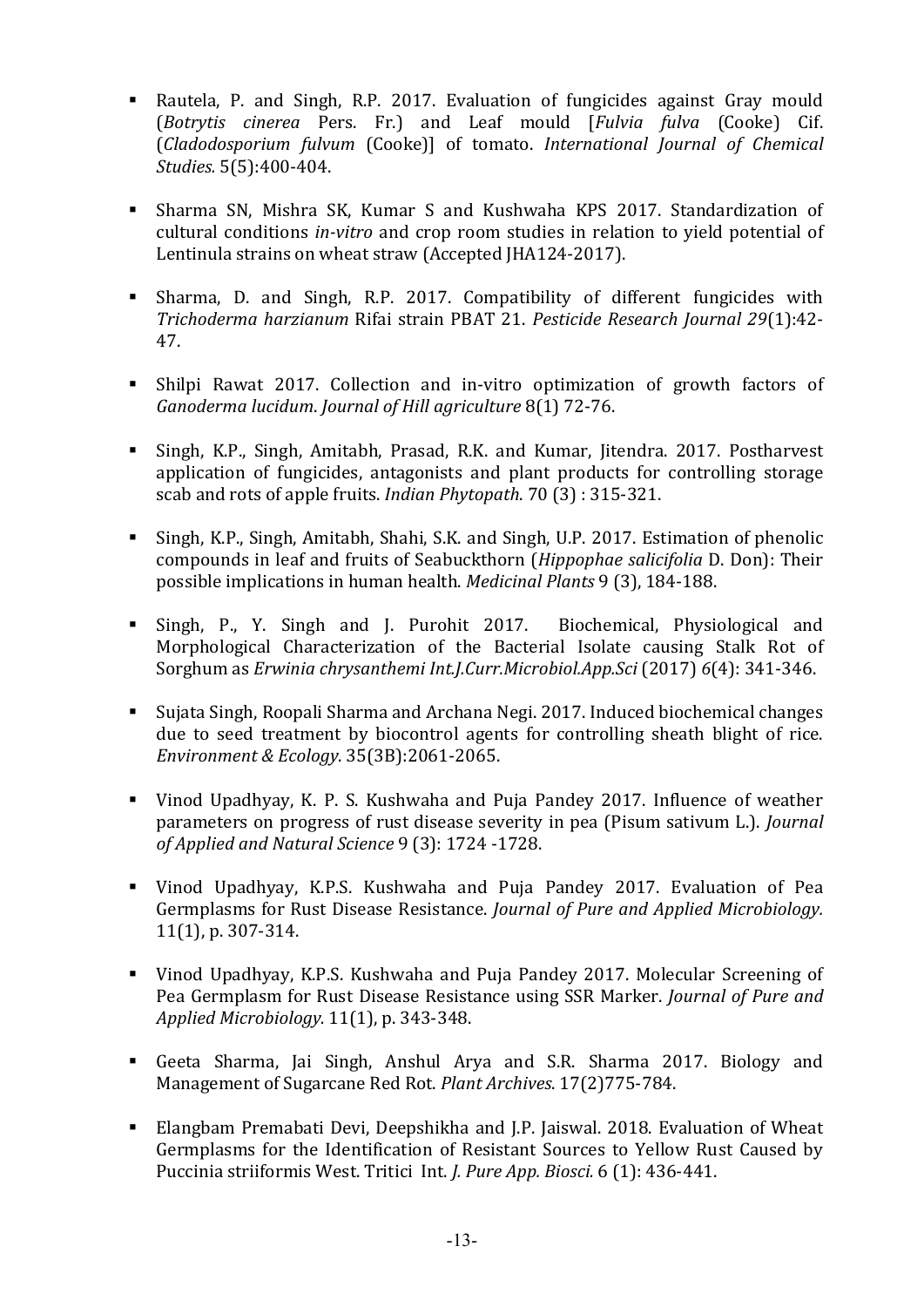- Elangbam Premabati Devi1, Deepshikha, J. P. Jaiswal 2018. Revealing of Brown Rust Resistance Genes by Molecular Marker in Wheat: *A Review. Int. J. Pure App. Biosci.* 6 (1): 407-417.
- L Manjunatha, PR Saabale, AK Srivastava, GP Dixit, LB Yadav, Krishna Kumar 2018. Present status on variability and management of Ascochyta rabiei infecting chickpea India Phytopathology.1-16.
- Vineeta, Vishwanath, Kewalanand and Vandana 2018. Oil constituents of European dill (Anethum graveolens L.) Affected by irrigation and FYM Levels and storage conditions. *Journal of Pharmacognosy and Phytochemistry* 2018; SP1: 841-844.
- Kumar B. 2018. Bio-efficacy of Tebuconazole 060 FS (Raxil 060 FS) as Seed Treatment against Karnal bunt, Loose Smut and Flag Smut of Wheat. *The Bioscan.* 13(1): 33-39.
- Harapriya Nayak, Archana Kushwaha, NC Shahi, Khan Chand, KPS Kushwaha, Kalpana Kulshrestha and CS Chopra 2018. Effect of drying parameters on water activity of pink oyster mushroom (*Pleurotus djamor*) powder. *Journal of Pharmacognosy and Phytochemistry.* 7(2): 2288-2292.
- Singh, K.P. and Pandey, R. 2018. Sustainable disease management: Approaches and applications. *Indian J. Natural Sciences* 8 (47): 13694-13703.
- Satya Kumar and Shilpi Rawat. 2018. First Report on the Root-Knot Nematode *Meloidogyne enterolobii* (Yang and Eisenback, 1988) Infecting Guava (*Psidium guajava*) in Udham Singh Nagar of Uttarakhand, India. *Int.J.Curr.Microbiol.App.Sci.*  7(04): 1720-1724.
- Shilpi Rawat 2018. Isolation and evaluation of *Ganoderma lucidum* from Uttarakhand. *International Journal of Current Microbiology and Applied Sciences* 7 (3) 476-476.
- Divya Bhatt and Geeta Sharma 2018. Role of silicon in counteracting abiotic and biotic plant stresses. *Int. J. Chem. Stud*., 2018; 6(2): 1434-1442.
- Kumar B. 2018. Bio-efficacy of Tebuconazole 060 FS (Raxil 060 FS) as seed treatment against Karnal bunt, loose smut and flag smut of wheat. *The Bioscan.* 13(1): 33-39.
- L Manjunatha, PR Saabale, AK Srivastava, GP Dixit, LB Yadav, Krishna Kumar 2018. Present status on variability and management of *Ascochyta rabiei* infecting chickpea *Indian Phytopathology*. Poblished online 2march 2018 by Springer.1-16.
- V.M.Raut, Sandeepa Kantikar, Roopali Sharma and Aditya Borawake, 2018. Field evaluation of Milastin-K (*Bacillus subtilis* KTSB 1015 1.5% AS) as a potential plant growth promoting *Rhizobacteria* in okra. Pestology, Vol., XLII No.7: 13-24.
- Roopali Sharma, Richa Bhatt, Archana Negi, Bhupesh Chandra Kabdwal, A. K. Tewari, and J. Kumar, 2018. Evaluation of potential biological control agents for the management of sheath blight of rice. *International Journal of Basic and Applied Agricultural Research*. Vol. 16(2):135-141.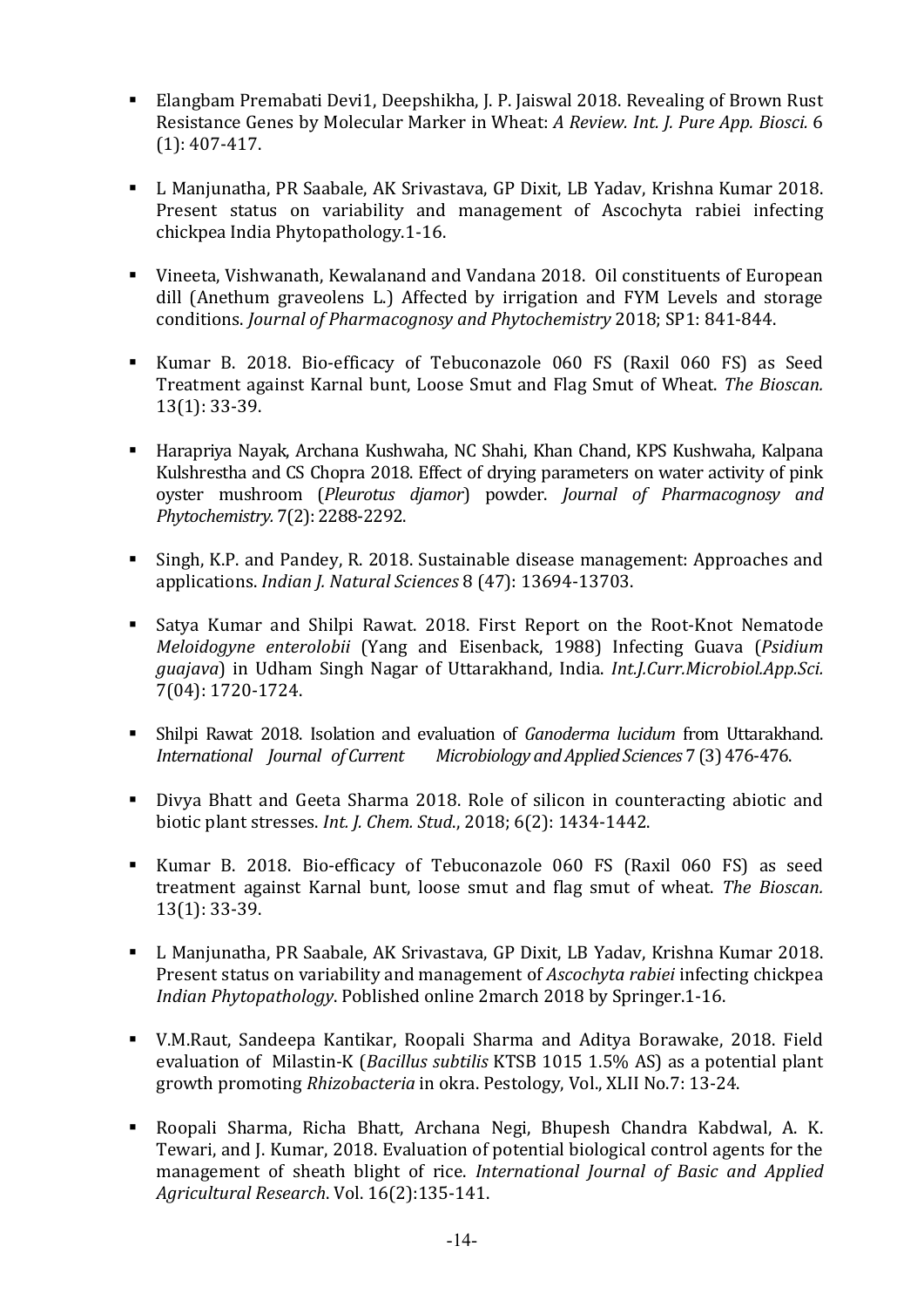- Sharma Manju, Singh Priya, Tewari Anand, Lavania Pranesh. 2018. The Current Status of Begomovirus Research in India: Solemn Threat to Crop Production. *International Journal of Current Microbiology and Applied Sciences* 7(09). 288-299.
- Satya Kumar and Shilpi Rawat. 2018. First Report on the Root-Knot Nematode *Meloidogyne enterolobii* (Yang and Eisenback, 1988) Infecting Guava (*Psidium guajava*) in Udham Singh Nagar of Uttarakhand, India. *Int.J.Curr.Microbiol.App.Sci.*  7(04): 1720-1724.
- Shilpi Rawat 2018. Isolation and evaluation of *Ganoderma lucidum* from Uttarakhand. *International Journal of Current Microbiology and Applied Sciences* 7(3) https://doi.org/10.20546/ijcmas.
- Elangbam Premabati Devi, Deepshikha, J. P. Jaiswal. 2018. Revealing of Brown Rust Resistance Genes by Molecular Marker in Wheat: A Review. *Int. J. Pure App. Biosci.* 6 (1): 407-417 (2018).
- Elangbam Premabati Devi, Deepshikha and J.P. Jaiswal 2018. Evaluation of Wheat Germplasms for the Identification of Resistant Sources to Yellow Rust Caused by *Puccinia striiformis* West. *Tritici Int. J. Pure App. Biosci.* 6 (1): 436-441.
- V.M. Raut, Sandeepa Kantikar, Roopali Sharma and Aditya Borawake 2018. Effect of *Bacillus subtilis* KTSB 1015 (Milastin-K) on growth yield and control of early blight disease in tomato (Lycopersicon esculentum Mill). Pestology, Vol., XLII No.6: 15-24.
- I Jai Singh, Geeta Sharma, Chaubey AK and Baghel MS 2018. Evaluation of Different Management Modules for Leaf Curl Disease of Chilli in Kymore Plateau and Satpura Hill Zone of Madhya Pradesh, India. *Int. J. Curr. Microbiol. App. Sci.* 7(01): 2544- 2550.
- Megha Suman and Geeta Sharma 2018. Post Harvest studies of *Macrocybe gigentium*, the Giant Mushroom for Increasing Shelf Life. *Int. J. Curr. Microbiol. App. Sci.* 7(7): 2365-2372.
- Anshul arya, Roopali Sharma, Geeta Sharma, B C Kabdwal, Archana negi and Bhavya Mishra 2018. Evaluation of fungal and bacterial antagonists for managing phytopathogen *Fusarium moniliforme* var. *subglutinans* Sheldon causing Pokkah boeng disease of Sugarcane. *Journal of Biological Control* 31(4): 217-222, 2017, DOI: 10.18311/jbc/2017/15456.
- Singh HN, M, Singh B, Kushwaha KPS, Singh YV, Singh J, Ruhela A and Pal VK 2018. Integrated Farming System and Human Resource planning and Management for Livelihood Security and Capacity Building of Tribal farming Community in District Dehradun, *India Agricultural Res & Tech*; 17(1): 001-003.
- A.K Parihar , Ashwani K. Basandrai , K.P.S Kushwaha S. Chandra K. D Sinha R. S. Bal, D. Saxena , Deepak Singh and Sanjeev Gupta 2018. Targeting test environment and rust residence genotype in lentils (Lens culinary by using heritability – adjusted biplot analysis. *Crop & Pasture Science,* 69: 1113-1125.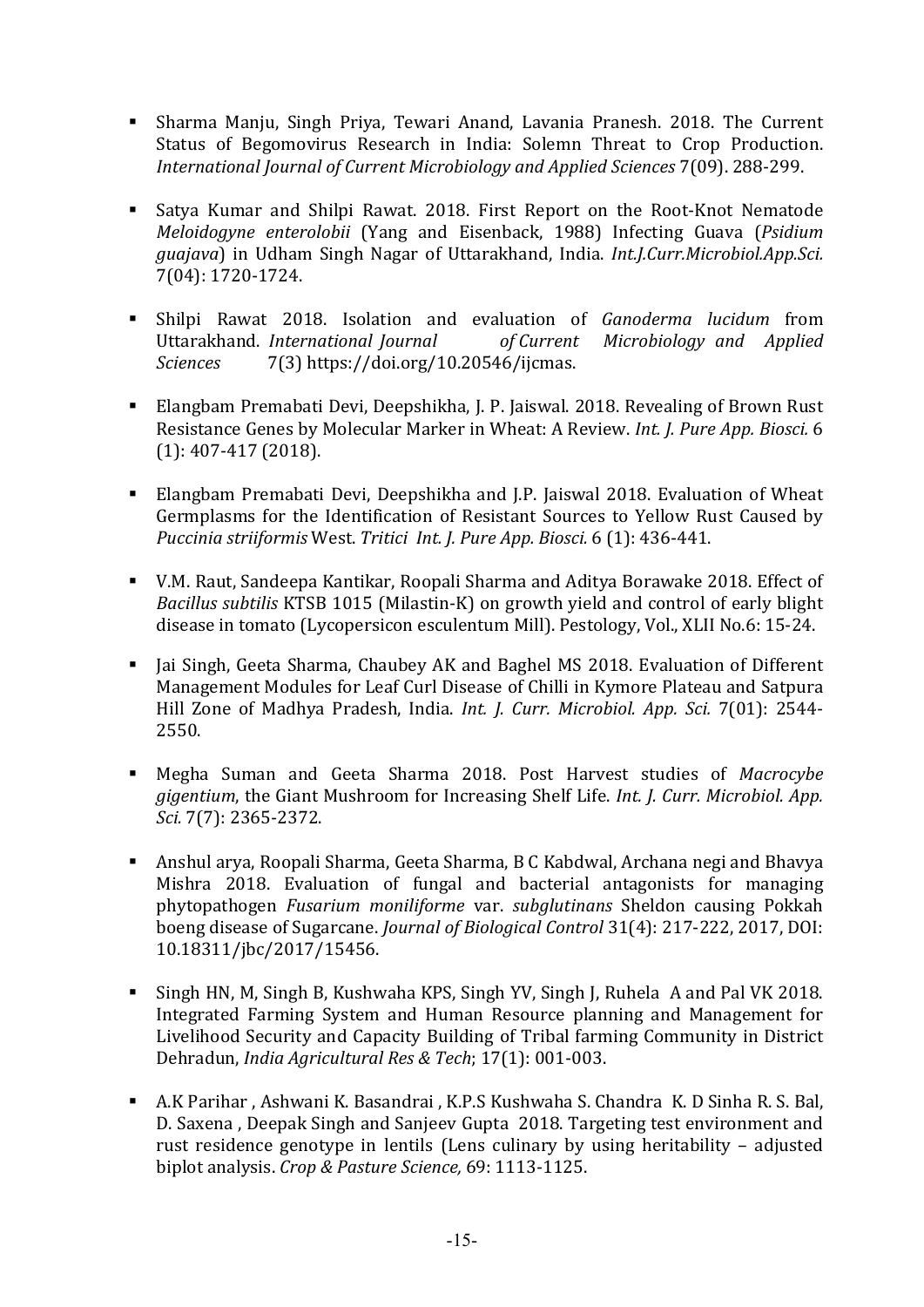- Singh, P., Y.Singh, Purohit, J. and Maharshi, A 2018.. A comparative evaluation of bioagents and chemicals for the control of stalk rot of Sorghum caused by *Dickeya dadantii*. *Journal of Applied and Natural Science*. 10(3): 1053 -1058.
- Ruchi Tripathi, Rashmi Tewari and Vishunavat, K. 2018. Evaluation of Different Growth Media for *Clavibacter michiganensis* subsp *michiganensis* and Formation of Biofilm like Structures. *Int.J.Curr.Microbiol.App.Sci.* 7(05): 207-216.
- Ruchi Tripathi, K. Vishunavat and Rashmi Tewari 2018. Screening of Tomato Cultivars through Qualitative and Quantitative Evaluation for Bacterial Canker *(Clavibacter michiganensis* subsp *michiganensis)* in Open and Protected Conditions*. International Journal of Plant & Soil Science* 23(1): 1-11
- Ruchi Tripathi, K. Vishunavat and Rashmi Tewari 2018. Distribution and Variability of *Clavibacter michiganensis* subsp *michiganensis* in Tomatoes from Nothern Hill Region of India*. Current Journal of Applied Science and Technology* 29(5): 1-10.
- Prasad, R.K., Singh, K.P. and Gupta, R.K. 2018. Pre leaf fall spray of chemical, cow urine and fungal antagonists on spring ascospore production of the apple scab pathogen, Venturia inaequalis. *Int. J. Curr. Microbiol. App. Sci.* 7(8): 575-586.
- Prasad, R.K., Singh, K.P., Gupta, R.K. and Kumar, J. 2018. Prevalence and Severity of Apple Scab in Uttarakhand Hills. *Int. J. Curr. Microbiol. App. Sci.* 7(10): 1166-1184.
- Lavania, Pranesh; Singh, Priya and Sharma, Manju 2018. Research development in begomovirus in legumes: Past chievements, present scenario and future thrust areas. *International Research Journal of Engineering and Technology* (IRJET) 05 (08): 1865-1869.
- Rashmi Yadav, Laxman Prasad , J. Nanjundan , A. K. Tewari , Paramjeet Singh, P. S. Sandhu , Usha Pant , Ram Avtar , J. Radhamani, Sandeep Kumar Mahesh Rao and J. C. Rana 2018. Identification and evaluation of Indian mustard genotypes for white rust resistance and agronomic performance. *Indian J. Genet*., 78(1): 81-89.
- Vineeta, Vishwanath, Kewalanand and Vandana 2018. Oil constituents of European dill (*Anethum graveolens* L.) Affected by irrigation and FYM Levels and storage conditions. Journal of Pharmacognosy and Phytochemistry 2018; SP1: 841-844.
- Singh, K.P. and Pandey, R. 2018. Sustainable disease management: Approaches and applications. *Indian J. Natural Sciences* 8 (47): 13694-13703.
- Shukla,N., Ladi, E., Bohra,Y., Tewari, A.K. and Kumar,J. GenBank: MH593785.1 National Center for Biotechnology Information (NCBI) https://www.ncbi.nlm.nih.gov/nuccore/1509790102.
- Ambika Rautela, Nandani Shukla, Abhijeet Ghatak, AK Tewari and J Kumar " Field evaluation of different copper sources in a consortium of 'Copper-Chitosan-*Trichoderma*' for management of late blight disease of tomato" *Journal of Pharmacognosy and Phytochemistry* 2018; 7(4): 1260-1266.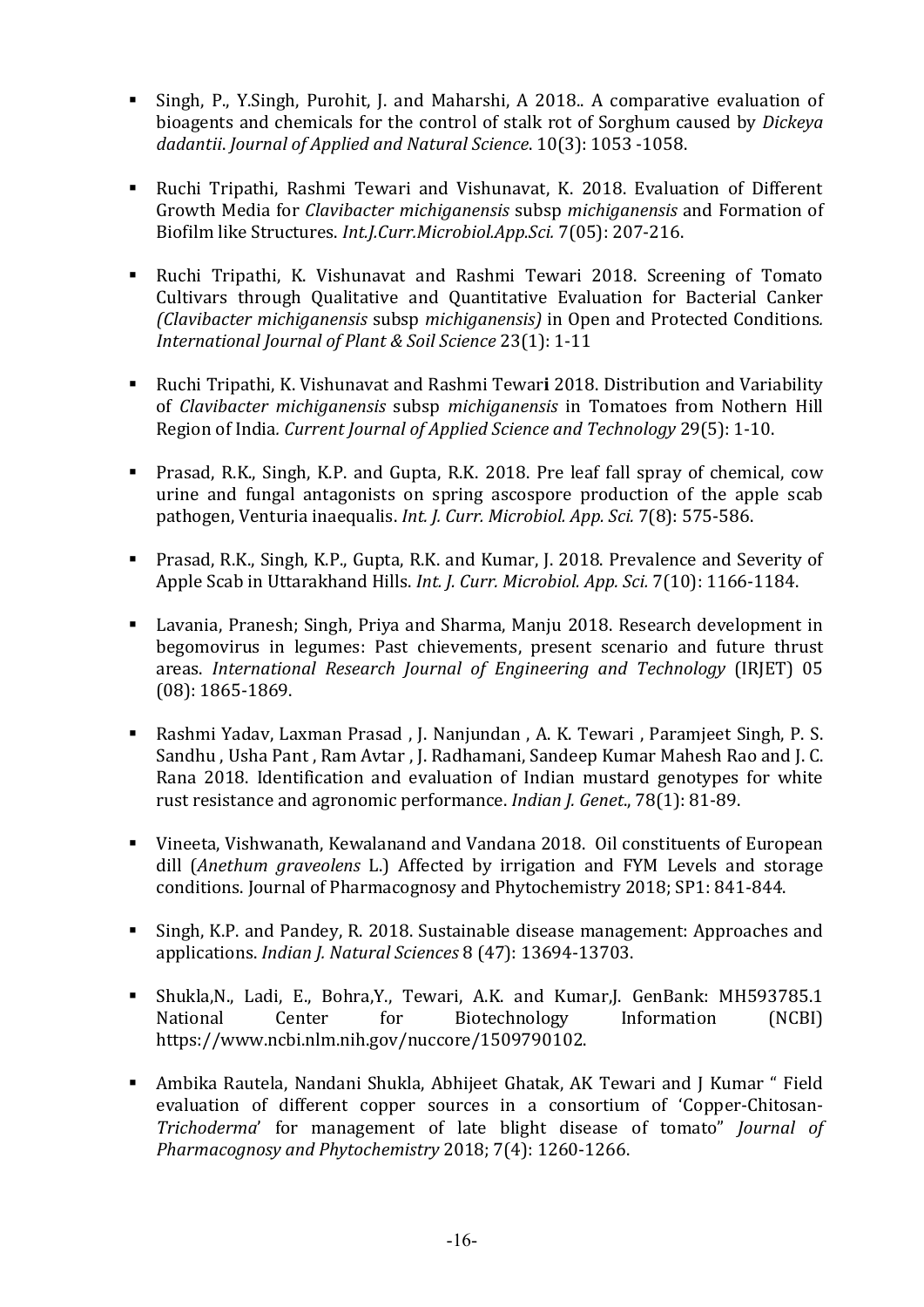- Erayya Nandani Shukla Kahkashan Arzoo and J. Kumar 2018. Mass screening of *Trichoderma* spp. for their antagonism against some plant pathogenic oomycetes fungi. *Journal of Applied and Natural Science* ;10 (3): 813 – 817.
- Akansha Singh, Nandini Shukla, B.C. Kabadwal, A.K. Tewari and J. Kumar 2018. Review on Plant-*Trichoderma*-Pathogen Interaction. *International Journal of Current Microbiology and Applied Sciences*; 7(2): 2382-2397.
- Erayya, Nandani Shukla, Kahkashan Arzoo and J. Kumar 2018. In vitro screening of Trichoderma spp. for their antagonism against soil borne fungi. *Annals of Plant Protection Sciences*. 10.5958/0974-0163.
- Bhatt, D., Kumar, P. 2018. Effect of Media, Temperature and Light Wavelength on the Growth of *Curvularia lunata* Causing Curvularia Leaf Spot of Maize. *International Journal of Current Microbiology and Applied Sciences*. 7(9): 2227-2230.
- Bhavya Mishra and R. P. Singh. 2018. In vitro Studies on the Effect of Insecticides on the Growth of Fungal Pathogen *Stemphylium vesicarium* (Wallr.) Simmons. *International Journal of Bio-resource and Stress Management*. 9(4):527-530.
- Arya A. 2018.Role of epidemiology in plant disease management. International *Journal of Chemical Studies*. 6(1): 1651-1655.
- Arya, A. and Mishra B. 2018.An introduction to Mycovirus. Agrobios Newsletter. 16(12): 84-85.
- Arya, A. and Mishra B. 2018.Abiotic stress signalling in plants. Agrobios Newsletter. 16(9): 23-24.
- Nandni, S. 2018. Shiitake mushroom and its cultivation technology. Agrobios Newsletter. 17 (5):61.
- Nandni, S. 2018. Plantibodies In Plant Pathology: A Futuristic Approach. Agrobios Newsletter. 17(6):77.
- Meenakshi Dwivedi and A. K. Tewari 2018. Crop- specific growth promoting effect of native *Trichoderma* species. *Indian Phytopathology*.70 (4): 457-462.
- Akansha Singh, Nandini Shukla, B.C. Kabadwal, A.K. Tewari and J. Kumar 2018. Review on Plant-*Trichoderma-*Pathogen Interaction. *Int. J. Curr. Microbiol. App.Sci*  7(2): 2381-2397.
- A Rautela, N Shukla, A Ghatak, AK Tewari, J Kumar 2018. Field evaluation of different copper sources in a consortium of 'Copper-Chitosan*-Trichoderma*' for management of late blight disease of tomato *Journal of Phrmacognosy and Phytochemistry*. 7(4): 1260-1266.
- Mishra B. and Singh R.P. 2018. Spray scheduling of fungicide Difenoconazole 25EC for the management of Stemphylium blight of onion (Allium cepa L.). *Journal of Applied and Natural Sciences*. 10(3): 971-975.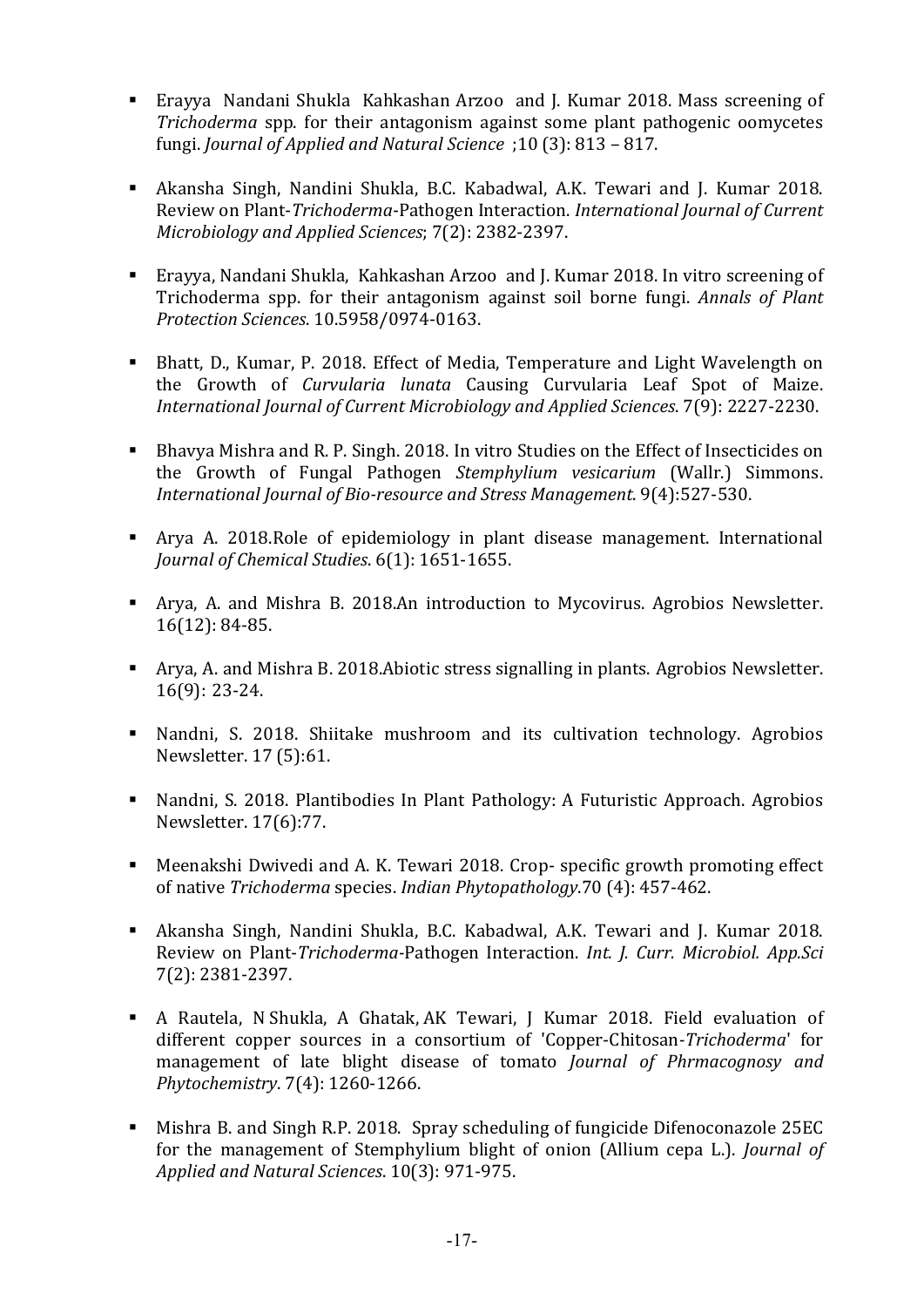- Mishra B. and Singh R.P. 2018. In vitro Studies on the Effect of Insecticides on the Growth of Fungal Pathogen Stemphylium vesicarium (Wallr.) Simmons. *International Journal of Bio-resource and Stress Management* 2018. 9(4): 527-530.
- Sharma, D. and Y.Singh 2018. Compatibility of Bio-control agents with bactericides for controlling bacterial wilt of tomato. *International J. Chemical Studies.* 6(2): 1173- 1178.
- Divya Bhatt and Geeta Sharma 2018. Role of silicon in counteracting abiotic and biotic plant stresses. *Int. J. Chem. Stud.,* 6(2): 1434-1442.
- Singh, R. S., Singh, J., Singh, P., Chitara, M. K., Ram, R. M., Mishra S. and Singh, H. B. 2018. Emerging trends in Agri-nanotechnology fundamental and applied aspects. *CAB international*. 135-165.
- Aravind, T. and Brahmbhatt, A. B. 2018. Management of root and collar rot (*Macrophominaphaseolina*(Tassi) Goid.) of OKRA (*Abelmoschusesculentus* (L.) Moench) through bioagents, oil cakes and fungicides. *Journal of Pharmacognosy and Phytochemistry*. 7(4): 631-635.
- Khan, A. I., Chitara, M. K., Yadav, R. and Yadav, R. N. 2018. Nutrient management for Rice-Wheat cropping system using soil test Target yield equation in Sundarpur, Kanchanpur district far westwern development region of Nepal Trends in *Biosciences journal*. 11(4):582-585.
- Vinod Upadhyay, KPS Kushwaha and Puja Pandey 2018. Evaluation of Potential fungicides for the Management of pea rust under field condition .*International Journal of Chemical Studies* :6(2):3085-3090.
- Anshul Arya and KPS Kushwaha 2018. Evaluation of chemicals for the Management of lentil wilt, caused by Fusarium oxysporum f.sp.lentis. *Journal of Pharmacogonsy and Photochemistry* 7(5):2320-2323.
- Harapriya Nayak, Archana Kushwaha, NC Shahi, Khan Chand, KPS Kushwaha, Kalpana Kulshrestha and CS Chopra, 2018. Effect of drying parameters on water activity of pink oyster mushroom (Pleurotus djamor) powder *Jouranal of Pharmacognosy and Phytochemistry* 7(2):2288-2292.
- Manju Sharma, A. K. Tewari, Roopali Sharma and J Kumar 2018. Field evaluation of potential bio agents against chickpea wilt complex. *Journal of Biological Control,*  32(3): 172-178, 2018, DOI: 10.18311/jbc/2018/21225.
- Megha Suman, Geeta Sharma and Shilpi Rawat 2019. Biochemical analysis and DNA quantification of Giant Mushroom (*Macrocybe gigentium*). *Indian Journal of Ecology* 46(7) 193-195.
- Bhupesh Chandra Kabdwal, Roopali Sharma, Rashmi Tewari, Anand Kumar Tewari, Rajesh Pratap Singh and Jatinder Kumar Dandona, 2019. Field efficacy of different combinations of *Trichoderma harzianum, Pseudomonas fluorescens* and arbuscular mycorrhiza fungus against the major diseases of tomato in Uttarakhand (India). *Egyptian Journal of Biological Pest Control*. Vol. 29:1; https://doi.org/10.1186/s41938-018-0103-7. (NAAS rating: 6.18)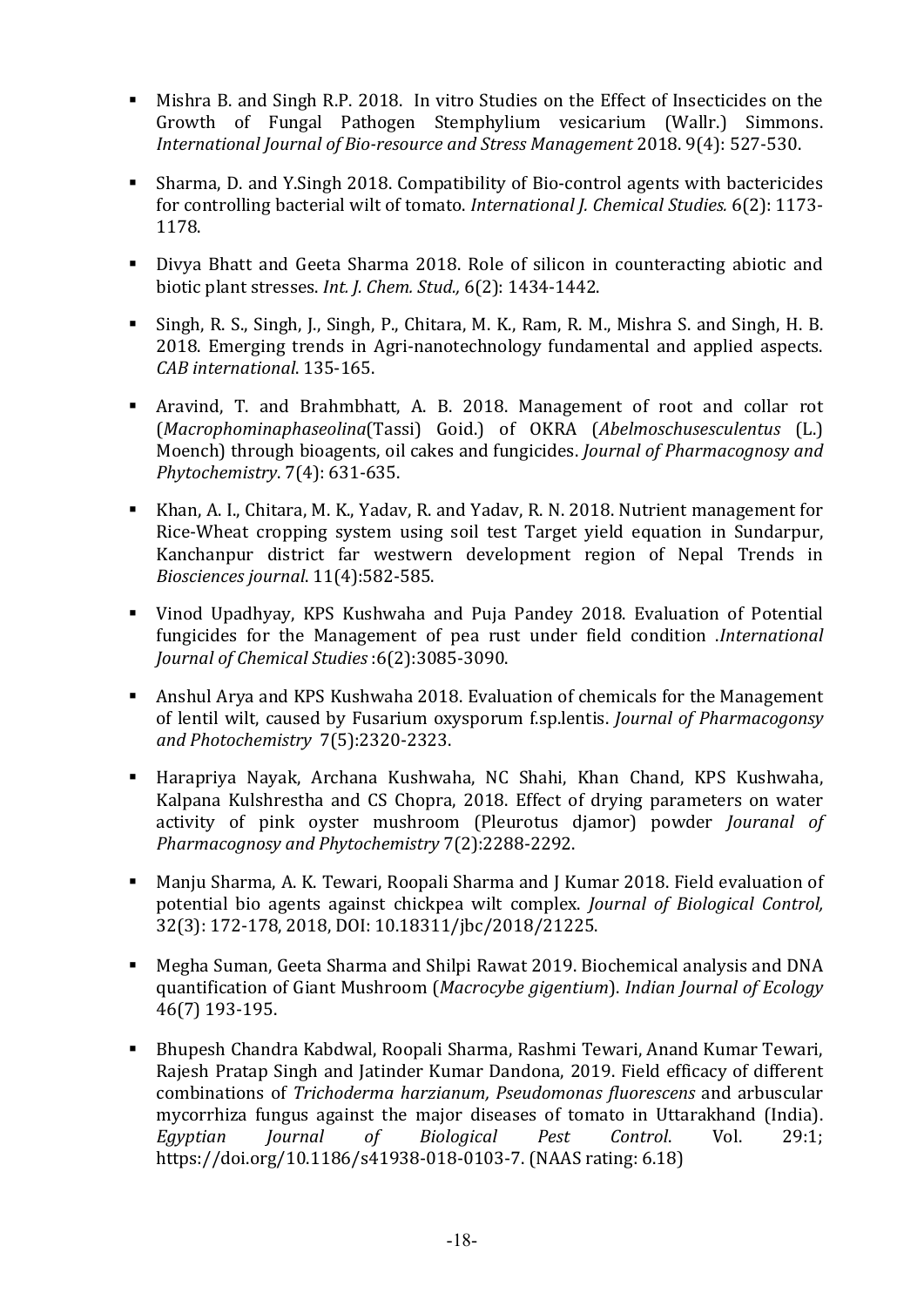- Nandani Shukla, Erayya, Archana Negi, Akansha Singh, B. C. Kabdwal, Roopali Sharma and Jatinder Kumar, 2019. Present status and future prospects of bioagents in agriculture. A Review. *International Journal of Current Microbiology and Applied Sciences* 8 (4): 2138-2153. (NAAS rating 5.38).
- PrernaDobhal and Mishra SK. 2019. Cultural Study of Fire-fang Isolates of Mushroom Compost. *International Journal of Pure and Applied Bioscience.*7 (3): 335-340.
- Kumar V, Mishra SK and KaurManjeet 2019. Effect of different media, temperature and pH on radial mycelial growth of *Lentinulaedodes* strain Le-17-04. *Journal of Pharmacognosy and Phytochemistry.*8 (1): 345-348.
- Singh, S. and Y. Singh 2019 Divulging inoculation methods for assessing pathogenicity of *Dickeya dadantii* inciting stalk rot disease of sorghum. *Journal of Pharmacognosy and Phytochemistry.* 8(1): 1409-1413.
- Nazia Manzar and Y. Singh 2019. Integration of Seed Biopriming, Soil and Foliar Application of Formulations of Trichoderma Species for Growth Promotion of Sorghum under Field Condition. *Int.J.Curr.Microbiol.App.Sci*. 8(06): 2648-2654.
- Sharma, D. and Y. Singh 2019. Characterization of *Ralstonia solanacearum* isolates using biochemical, cultural, molecular methods and pathogenicity tests. *Journal of Pharmacognosy and Phytochemistry*. 8(4): 2884-2889.
- Singh, K.P., Aravind, T., Bhatt, P. and Surbhi, K. 2019. Identification of Resistant Sources in Field Evaluation of Soybean (*Glycine max* (L.) Merr.) Genotypes against Pod Blight and Rhizoctonia Aerial Blight. *Int. J. Curr. Microbiol. App. Sci* 8(03): 1823- 1827. doi: https://doi.org/10.20546/ijcmas. 2019. 803.215
- Singh, K.P. 2019. Aerobiology, epidemiology and management strategies in apple scab: science and its applications. *Indian Phytopathology* DOI: 10.1007/s42360- 019-00162-5
- Shailbala, A. Kumar and S. K. Sharma 2019. Management of Red Rot of sugarcane caused by *Collectotrichum falcatum* went: A review. International Journal of Chemical Studies. 7 (3) : 5029 – 5039.
- Upadhay Vinod, Medhi Kuldip, Pandey Puja, Thengal Palash, Kumar Sunil Paul, and Kushwaha K.P.S. 2019. Rust Disease of Pea: A Review. *International Journal of Current Microbiology and Applied Sciences.* 8 (4): 416-434.
- Das Arpita, Gupta Sanjeev, Prihar Ashok K, Singh Deepak, Chand Ramesh, Pratap Aditya, Singha K. D, and Kushwaha K.P.S. 2019. Delineating Genotype x Environment interactions towards durable resistance in Mungbean against Cercospora leaf spot (Cercospora canescens) using GGE biplot. *Plant breeding*; 00:1-12.

# **Books**

# English

 Nandani Shukla and J Kumar. 2018. *Trichoderma*: A Potential BCA inducing drought tolerance in crop plants Morphological, Physiological and molecular mechanisms. Lap Lambert Academic Publishing 2018 p.229.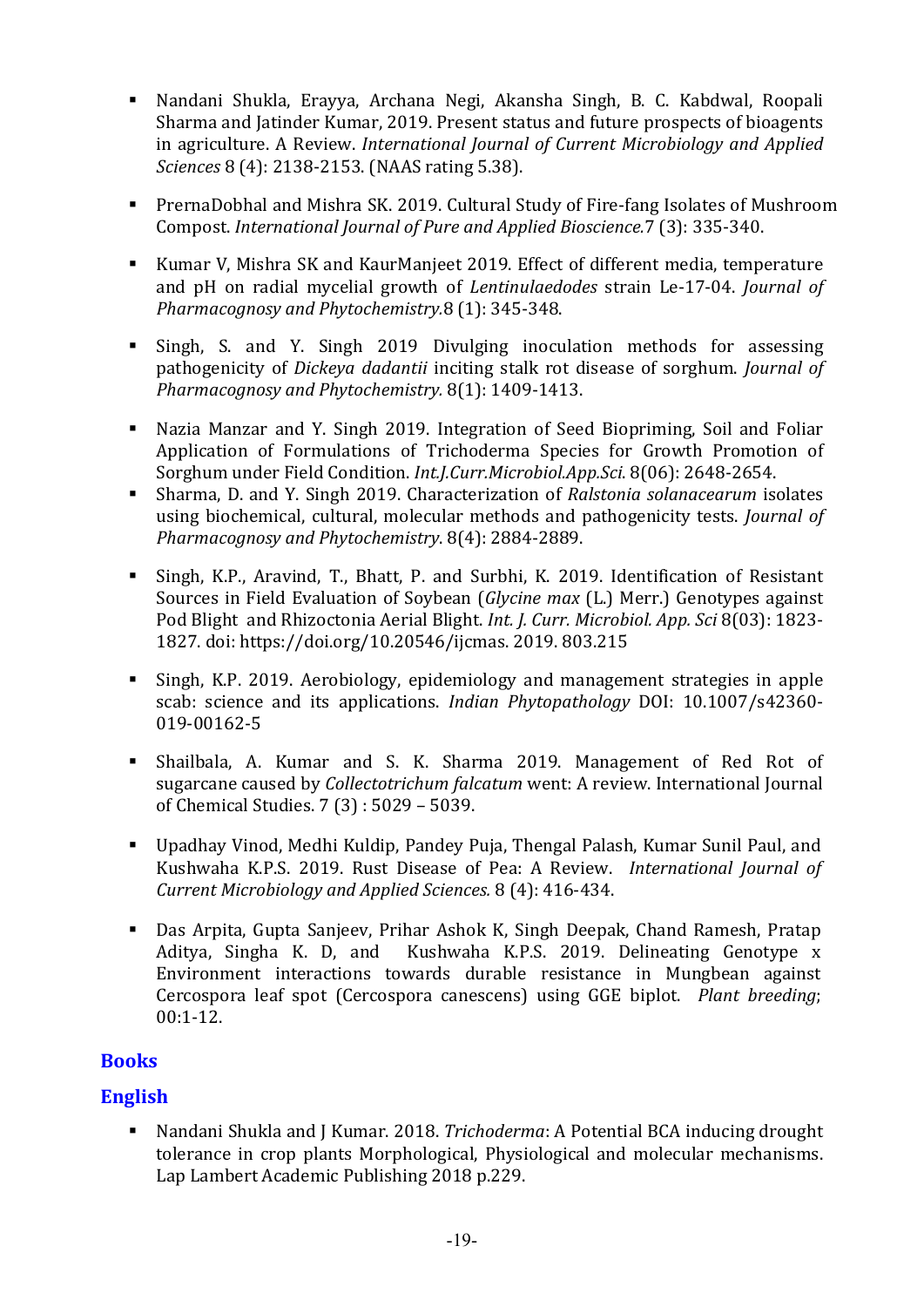# Hindi

. फलों के रोग एवं उनका प्रबन्धन, योगेन्द्र सिंह व एस0एन0 विश्वकर्मा 2019, प्रकाशन निदेशालय गोबिन्द बल्लभ पंत कृषि एवं प्रौ0 वि0वि0, पंतनगर. 173 पृष्ठ।

# Laboratory Manuals

- K.P. Singh, A.K. Singh, Supriya Gupta and Aravind T . 2019. Mango Diseases and their Management. 88pp.
- K.P. Singh, Supriya Gupta and Aravind T. 2019. Plant Disease Epidemiology. Pp 86.

# Any other

# Book chapters

- Kharayat B.S. and Singh Y. 2017. The process of coevolution of plants and their pathogens. In: *The Phytopathogen: Evolution and Adaptation*. Ghatak Abhijeet and Ansar Mohd. (Eds.), Apple Academic Press, USA. , pp. 21-40.
- Gupta, S., Rautela, P., Maharana, C. and Singh, K. P. 2017. Priming Host Defense against Biotic Stress by Arbuscular Mycorrhizal Fungi. In: Agro-Environmental Sustainability Volume 1: Managing Crop Health. Singh, J. S. and Seneviratne, Gamini (eds) Springer International Publishing AG, Gewerbestrasse 11, 6330 Cham, Switzerland, ISBN 978-3-319-49723-5, ISBN 978-3-319-49724-2 (eBook) DOI 10.1007/978-3-319-49724-2, pp 255-271.
- Gupta, S. and Singh, K.P. 2017. Microbial management of post harvest diseases of horticultural crops. In: Biological Control of Crop Diseases: Recent Advances & Perspectives. Singh, D., Chakraborty, B.N., Pandey, R.N. and Sharma, P. (eds) Today & Tomorrow's Printers and Publishers, New Delhi, pp 185-207.
- Kharayat, B.S. and Singh, Y. 2018. Mycotoxins in Foods: Mycotoxicoses, Detection and Management. *In* :Microbial Contaminants and Food Degradation. Eds. Holban, A.M and Grumezescu, A. M. pp. 395-421. Elsevier Science Publishing Co Inc/ Academic Press.
- Mishra SK and Singh R 2018. Role of mushroom cultivation in sustainable agriculture and entrepreneurship. *In*: Sustainable Agriculture for Food Security Concept and Approaches. (eds. B. Kumar and R Singh) Biotech Books, New Delhi. 190-204. (Proof attached)
- Singh, R.P.; Kumar, P.; Gogoi, R., Kaur, H. 2018. Mass screening techniques for resistance to Banded Leaf and Sheath Blight. pp15-21. In: Hooda, K.S.; Bagaria, P.K.; Khokhar, Mukesh; Kaur, Harleen and Rakshit, Sujay. 2018. Mass screening techniques for resistance to Maize Diseases. ICAR-Indian Institute of Maize Research, PAU Campus, Ludhiana – 141 004, 93pp.
- Singh, R.P., Kumar, P.; Devlash, R. 2018. Mass screening techniques for resistance to Bacterial Stalk Rot. pp56-61. In: Hooda, K.S.; Bagaria, P.K.; Khokhar, Mukesh; Kaur, Harleen and Rakshit, Sujay. 2018. Mass screening techniques for resistance to Maize Diseases. ICAR-Indian Institute of Maize Research, PAU Campus, Ludhiana – 141 004, 93pp.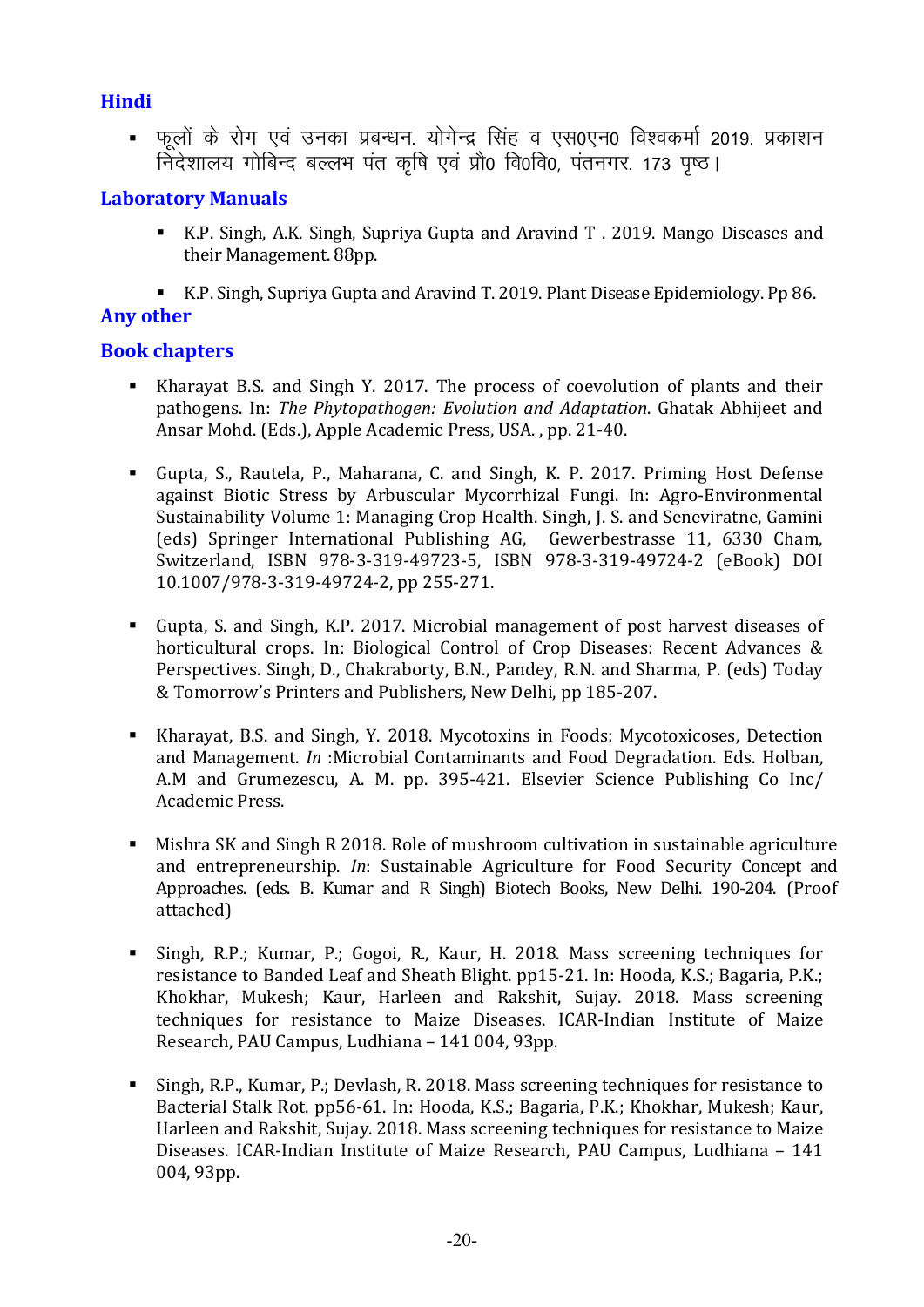- Satya Kumar, Bijendra Singh and Shilpi Rawat. 2018. Nematode problems of Uttarakhand. Pp 359-376. In: R.K. Walia and Pranjib Kumar Chakrabarty 2018. Nematodes Problems in India. ICAR- AICRIP (Nematodes), LBS building, IARI, New Delhi, 402pp.
- Kharayat, B.S. and Singh, Y. 2020. *Ralstonia solanacearum*: Pathogen Biology, Host-Pathogen Interaction, and Management of Tomato Wilt Disease. *In* The Vegetable Pathosystem Ecology, Disease Mechanism and, Management. Eds. Ansar, M and Ghatak, A. pp. 85-123. Apple Academic Press, U.S.A.
- Singh, K. P., Aravind, T., Karibasappa, C.S. and Dev, Devanshu. 2019. Chitin and its derivatives for eco-friendly management of crop pests and diseases. Mujeebur, R.K., Mukhopadhyay, A.N., Pandey, R.N., Thakur, M.P., Singh, D., Siddiqui, M.A., Akram, M. and Haque, Z. (eds) IPS, New Delhi and Today & Tomorrow's Printers and Publishers, New Delhi, pp 163-182.
- Singh, K.P. and Kumar J. 2019. Pest management in fruit crops with special reference to apple. Stanley, J.,Mishra, K.K., Subbanna, A.R.N.S., Rajashekara, H. and Pattanayak, A. (eds) ICAR-VPKAS, Venus Printers and Publishers, New Delhi, pp102- 115.
- Prasad, D., Singh, K. P. and Aravind, T. 2019. Geranium fungals wilt*:* Biology, epidemiology and management. In: Diseases of medicinal and aromatic plants and their management. Pandey, R., Misra, A.K., Singh, H.B., Kalra, A. and Singh, D. (eds) IPS, New Delhi and Today & Tomorrow's Printers and Publishers, New Delhi, pp 141-153 (ISBN 81-7019-633-X (India), ISBN 1-55528-450-7 (USA).

## Monographs/Popular Articles

- राम जी मौर्य, बिजेन्द्र कुमार एवं अजय कुमार. 2017. मोटा अनाज, मंडुवा (रागी), झंगोरा (मादिरा $\sqrt{$ साँवा), काकुन (कौणी $\sqrt{}$ कंगनी), रामदाना (चौलाई, मारसा, चुआ), कुट्टू (उगल, .<br>फाफरा) खरीफ फसलों की उन्नत कृषि तकनीकी किसानोपयोगी प्रसार साहित्य–20, .........<br>प्रसार शिक्षा निदेशालय, गोविन्द बल्लभ पन्त कृषि एवं प्रौद्यौगिक विश्वविद्यालय, पंतनगर। पेज: 15 $-211$
- **गीता शर्मा एवं शिल्पी रावत 2018. सेहत के लिये लाभकारी खाद्य मशरूम की पोषक** अव्यव संरचना । किसान भारती | 49(5) 20-30 |
- <u>■ शिल्पी रावत एवं गीता शर्मा 2017. फसल उत्पादन में बीजोपचार का महत्व। किसान</u> भारती । 48(10)12-14।
- Iai Singh and Geeta Sharma 2017. Saghanikaran Padhhti ke antargat ropan vidhi dwara arhar ka vipul utpadan. Kisan Bharti, 48(07), 32-36.
- I Jai Singh and Geeta Sharma 2017. Tamatar me samanvit rog prabandhan. Kisan Bharti, 48(09), 26-31.
- Iai Singh and Geeta Sharma 2017. Ropan vidhi dwara arhar ka vipul utpadan. Kisan Bharti, 48(11), 41-44.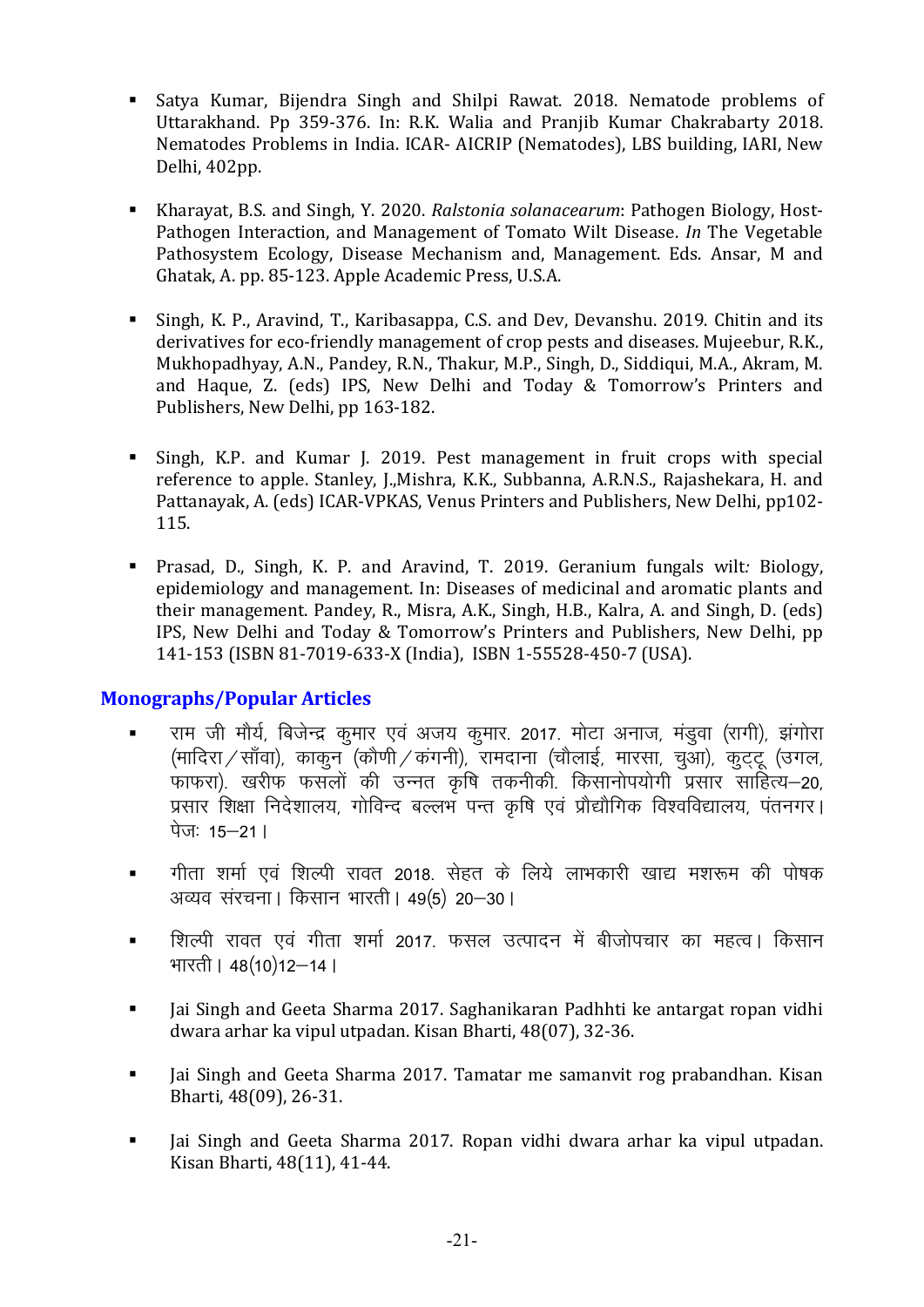- Geeta Sharma and Shilpi Rawat 2017. Mushroom Utpadan- ek Vaikalpic Vyavsay. Kisan Bharti, 49(01), 24-26.
- Geeta Sharma and Shilpi Rawat 2018. Sehat ke liye labhkari Khadya mushroom ki poshak avyav sanrachna. Kisan Bharti, 49(05), 20-23.
- Roopali Sharma, K.S. Mahantesh and Akansha Singh, 2017. Integrated Management of Potato Crop. Indian Farmers Digest. pp. 42-44.
- के0पी0एस0 कुशवाहा 2017. उत्तराखण्ड में किसान मशरूम उत्पादन क्यों, कैसे और कब करें। छत्रक–भा.कृ.अनु.प.–खुम्ब अनुसंधान निदेषालय 39–54।
- Singh, M.P.; Singh R.P. and Devi Gayatari 2018. Eco-friendly technologies of pest management in off-season vegetables in hills of Uttarakhand. Indian Farmers' Digest. 51(9): 10-14.
- Bhatnagar A.; Singh, R.P.;Khanna R. and Singh J.K. 2018. Cultivation technology of Pop Corn. Indian Farmers' Digest. 51(8): 29-31.
- Singh, R.P.; Singh, M.P.; Chitara Manoj Kumar 2018. ikWyhgkml esa lfCt;ksa ds izeq[k jksxksa ,oa dhVksa dk izcU/ku- In: Proceedings of State Level Workshop cum Seminar on Precision Horticulture for doubling Farmers' Income held on March 9, 2018 organized by NCPAAH and PFDC, GBPUAT, Pantnagar, pp 57-62.
- Geeta Sharma and Jai Singh 2018. Khadya evam Vishale mushrooms- Pahchan evam Upchar. Kisan Bharti, 49(12), 23-26.
- **•** शिल्पी रावत, गीता शर्मा एवं के के शर्मा 2018 आधुनिक कृषि क्षेत्र में कृषि रसायनों के बढते दुष्प्रभाव Hindi Krishi Jagran.com https://hindi.krishijagran. com/editorial/increasing-side-effects-of-agricultural-chemicals
- " गीता शर्मा एवं शिल्पी रावत 2018 धान के प्रमुख रोगों की पहचान व उपचार । किसान भारती : वर्श 49 अंक –10, माह– जुलाई, पृश्ठ संख्या –08 l
- गीता शर्मा एवं शिल्पी रावत 2018 | सेहत के लिए लाभकारी खाद्य मषरूम की पोशक अवयव संरचना | किसान भारतीः अंक–05, माह– फरवरी, पृश्ठ संख्या 20–23 |
- . रूपाली शर्मा, जय सिंह एवं शुभम भट्ट, 2018 ब्रोकली की फसल का समेकित .<br>प्रबन्धन। किसान भारतीए नवम्बर, पष्ठ 18–20।
- = मदन पाल सिंह, गायत्री देवी एवं राजेश प्रताप सिंह 2018 प्याज एवं लहसून के प्रमुख कीट एवं रोगो का समेकित प्रबन्धन। किसान भारती, नवम्बर, पृष्ठ 23–26।
- Singh, Y. and Sharma, D. 2018. Role of Livestock in Food Security and Sustainable Development. *Indian Farmers' Digest* 51 (7): 24-25.
- Singh, Y. and Singh, S. 2018. Cultivation of Pearl Millet. *Indian Farmers' Digest* 51 (8): 22-24.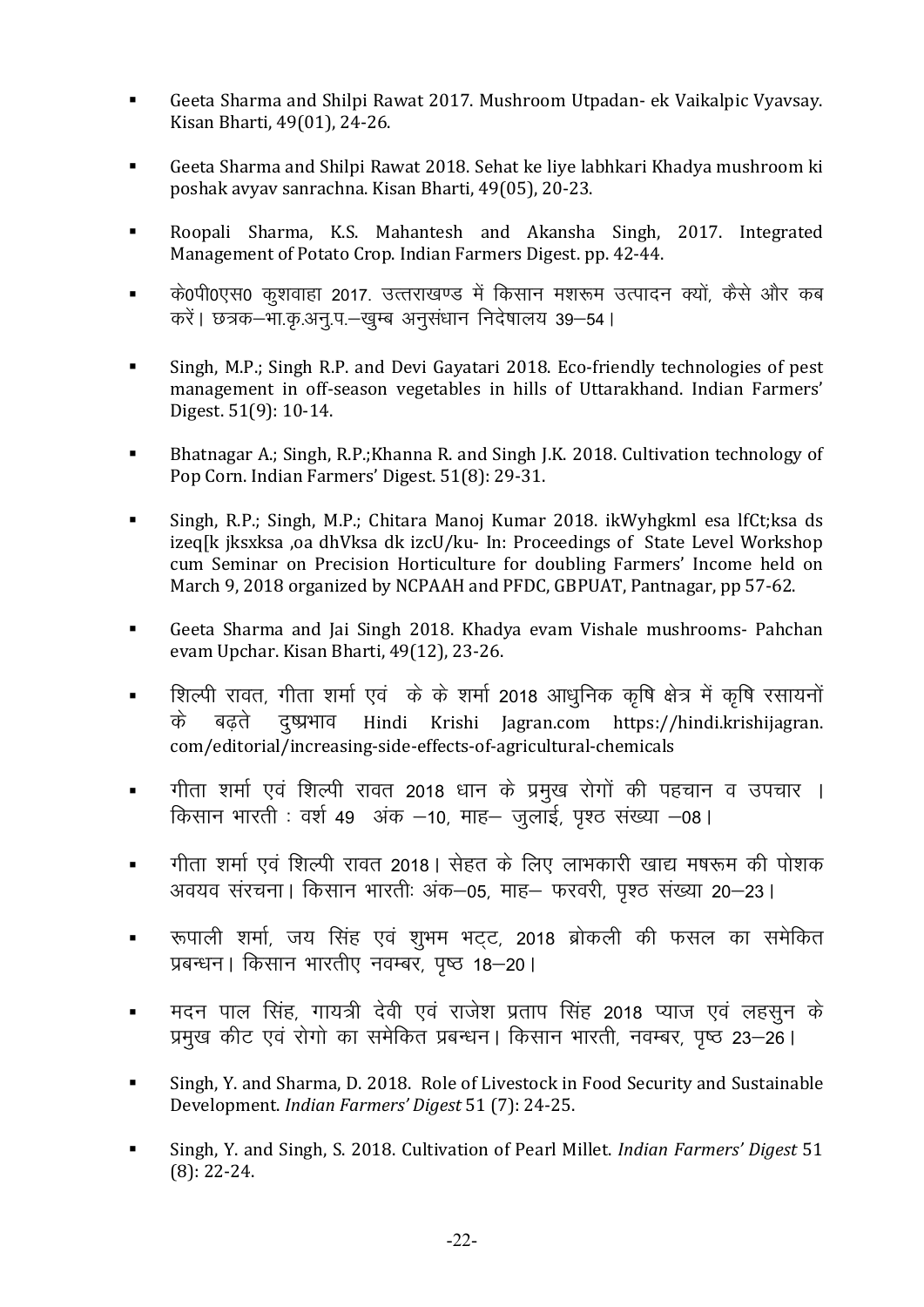- Singh, Y. and Singh, S. 2018. Bajra main Lagne Wale Pramukh Rog Evam Unka Niyantran. Kisan Bharti. 49 (11):04-07.
- R.K. Sahu and Prarthana Jagoori 2018. Red Rot disease of Sugarcane and Approaches for the Management. *Indian Farmers' Digest* will be published in the Month of December.
- R.K. Sahu and Prarthana Jagoori 2018. Pokkah Boeng: An Imminet Emerging Disease of Sugarcane in Uttarakhand. Indian Farmers' Digest will be published in the Month of December.
- R.K. Sahu and Prarthana Jagoori 2018. Ratoon Stunting Disease (RSD): An important bacterial disease of Sugarcane. Indian Farmers Digest will be published in the Month of December.
- <u>■ वचना के ऐस्कोकाइटा अंगमारी रोग एवं समेकित प्रबन्धन एल. बी. यादव एवं के. पी.</u> एस. कुशवाहा
- के. पी. एस. कुशवाहा एवं एल.बी. यादव चना के बोट्राइटिस धूसर फफूँद रोग का समेकित प्रबन्धन
- मिश्रा, एन. के.; सिंह, के. पी.; मिश्रा के. के. एवं मिश्रा डी. एस. 2018. नीबु वर्गीय फलों की उन्नत बागवानी हेतु वार्शिक कार्यक्रम गो0 ब0 प0 कृ0 एवं प्रौ0 वि0 वि0,  $\overline{u}$ न्तनगर
- सिंह, के. पी. 2018, सब्जी उत्पादको को वोंट बीजों के किट, 24 मार्च, अमर उजाला 2018
- " सिंह, के. पी. 2018, सब्जी उत्पादकों को बांटे बीजों के किट, 16 मई, 2018, दैनिक जागरण.
- सिंह, के. पी. 2018. वैज्ञानिक तरीके से खेती करने पर होगा लाभ. 16 मई. अमर उजाला
- **•** सिंह, के. पी. 2018. जी. बी. पन्त वि. वि. में किसानों को बांटे मिनी किट. 24 मार्च, हिन्दस्तान.
- <u>सिंह, के. पी. 2018. किसानों को सब्जी उत्पादन के लिए प्रेरित किया. 24 मार्च.</u> अमार उजाला
- राम जी मौर्य, बिजेन्द्र कुमार एवं अजय कुमार. 2019. मोटा अनाज, मंडुवा (रागी), झंगोरा (मादिरा / साँवा), काकुन (कौणी / कंगनी), रामदाना (चौलाई, मारसा, चुआ), कुटुटू (उगल, फाफरा). खरीफ फसलों की उन्नत कृषि तकनीकी. किसानोपयोगी प्रसार साहित्य–20, प्रसार शिक्षा निदेशालय, गोविन्द बल्लभ पन्त कृषि एवं प्रौद्यौगिक विश्वविद्यालय, पंतनगर–263145, ऊधम सिंह नगर, उत्तराखण्ड, पेजः 15-21.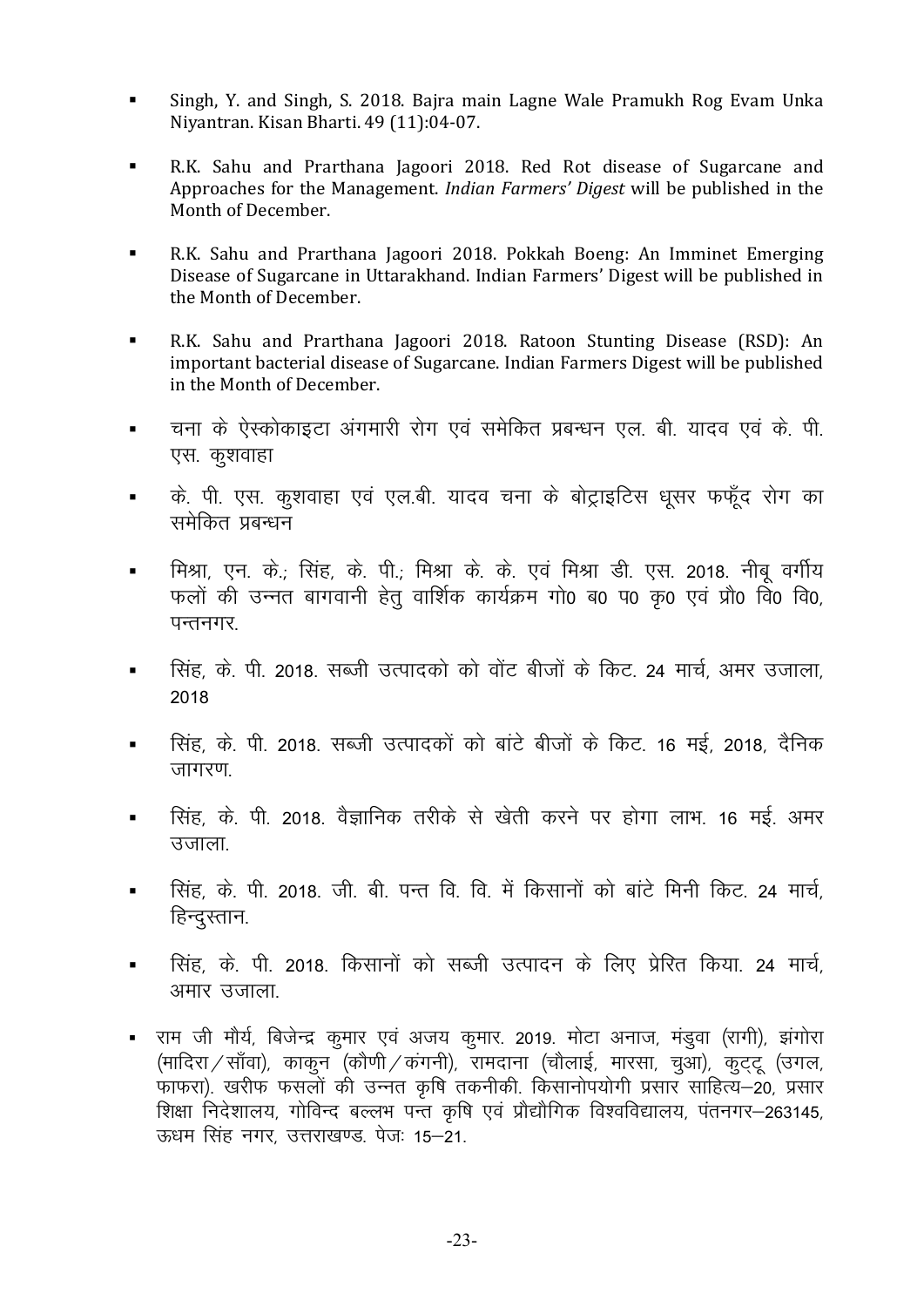- बिजेन्द्र कुमार, अजय कुमार एवं बी, एस. कार्की. 2019. मोटा अनाज, मंडुवा (रागी), झंगोरा (मादिरा $\widetilde{\sqrt{v}}$ साँवा), काकुन (कोणी $\sqrt{v}$ कंगनी), रामदाना (चौलाई, मारसा, चुआ), कुट्टू (उगल, white divided with the month in the most in the most in the most in the most in the most is depended to the co शिक्षा निदेशालय, गोविन्द बल्लभ पन्त कृषि एवं प्रौद्यौगिक विश्वविद्यालय, पंतनगर–263145, ऊधम सिंह नगर, उत्तराखण्ड, पेज: 15–21,
- बिजेन्द्र कुमार, अजय कुमार एवं बी.एस. कार्की. 2019. मोटा अनाजः मंडुवा, झंगोरा, काकुन, चीना, रामदाना, कुट्टू राइसबीन, गहत. किसान डायरी 2019–21. Extension Literature. प्रसार शिक्षा निर्देशालय, गोविन्द बल्लभ पन्त कृषि एवं प्रौद्यौगिक विश्वविद्यालय, पंतनगर-263145. ऊधम सिंह नगर. उत्तराखण्ड. पेजः 48-52.
- बिजेन्द्र कुमार, अजय कुमार एवं बी.एस. कार्की. 2020. मोटा अनाजः मंडुवा, झंगोरा, काकुन, चीना, रामदाना, कुट्टू राइसबीन, गहत. किसान डायरी 2019–21. Extension Literature. प्रसार शिक्षा निर्देशालय, गोविन्द बल्लभ पन्त कृषि एवं प्रौद्यौगिक विश्वविद्यालय, पंतनगर-263145, ऊधम सिंह नगर, उत्तराखण्ड. पेजः 48-52.
- बिजेन्द्र कुमार, अजय कुमार एवं बी.एस. कार्की. 20201. मोटा अनाजः मंडुवा, झंगोरा, काकुन, चीना, रामदाना, कुट्टू राइसबीन, गहत. किसान डायरी 2019–21. Extension Literature. प्रसार शिक्षा निर्देशालय, गोविन्द बल्लभ पन्त कृषि एवं प्रौद्यौगिक विश्वविद्यालय, पंतनगर-263145, ऊधम सिंह नगर, उत्तराखण्ड, पेजः 48-52,
- एस0एन0 तिवारी, पी0 सी0 पाण्डे, इन्द्रदेव पाण्डेय एवं बिजेन्द्र कुमार, 2019. खाद्यान्न फसलेंः धान. किसान डायरी 2019-21. Extension Literature. प्रसार शिक्षा निदेशालय, गोविन्द बल्लभ पन्त कृषि एवं प्रौद्यौगिक विश्वविद्यालय, पंतनगर–263145, ऊधम सिंह नगर, उत्तराखण्ड. पेजः  $15 - 20$
- एस0एन0 तिवारी, पी0 सी0 पाण्डे, इन्द्रदेव पाण्डेय एवं बिजेन्द्र कुमार, 2020. खाद्यान्न फसलेंः धान. किसान डायरी 2019–21. Extension Literature. प्रसार शिक्षा निदेशालय, गोविन्द बल्लभ पन्त कृषि एवं प्रौद्यौगिक विश्वविद्यालय, पंतनगर–263145, ऊधम सिंह नगर, उत्तराखण्ड. पेज:  $15 - 20$
- Kumar B. 2019. Rice Diseases: Symptoms and Management. *Indian Farmers' Digest*. Aug 2019, pp-20-22.

# **Proceedings**

- Vishunavat, K. 2017. Effect of Abiotic factors in Seed Production and Seed Quality. In Proceedings of 34th Training on "Adoption of suitable conventional and biotechnological approached for biotic and abiotic stress management in crops" w.e.f. February 13 to March 05, 2017 held at Centre of Advanced Faculty Training in Plant Pathology, GBPUA&T, Pantnagar, pp 22-30.
- Vishwanath 2017. Integrated Approach for Biotic and Abiotic Stress Management in Rice. In Proceedings of 34th Training on "Adoption of suitable conventional and biotechnological approached for biotic and abiotic stress management in crops" w.e.f. February 13 to March 05, 2017 held at Centre of Advanced Faculty Training in Plant Pathology, GBPUA&T, Pantnagar, pp 66-73.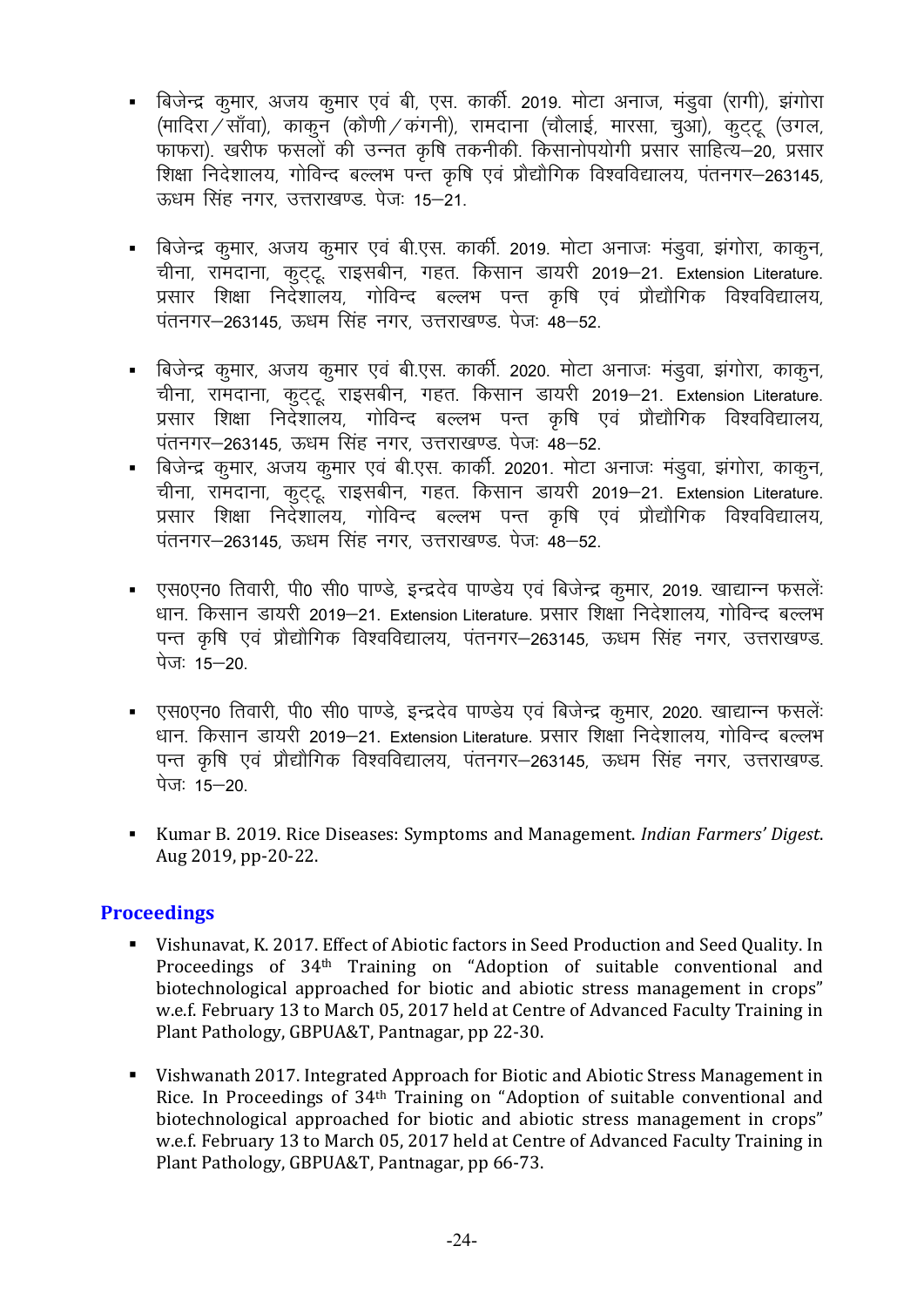- Tewari, A.K. 2017. Problems and Remedies for the Success of *Trichoderma* as Biocontrol Agent. In Proceedings of 34th Training on "Adoption of suitable conventional and biotechnological approached for biotic and abiotic stress management in crops" w.e.f. February 13 to March 05, 2017 held at Centre of Advanced Faculty Training in Plant Pathology, GBPUA&T, Pantnagar, pp 74-77.
- Tewari, A.K. 2017. Basic Concept for the Diagnosis of Biotic and Abiotic Problems. In Proceedings of 34th Training on "Adoption of suitable conventional and biotechnological approached for biotic and abiotic stress management in crops" w.e.f. February 13 to March 05, 2017 held at Centre of Advanced Faculty Training in Plant Pathology, GBPUA&T, Pantnagar, pp 91-99.
- Singh, K.P. 2017. Statistical Modeling and Forecasting of Scab Affecting Apple: An Overview. In Proceedings of 34th Training on "Adoption of suitable conventional and biotechnological approached for biotic and abiotic stress management in crops" w.e.f. February 13 to March 05, 2017 held at Centre of Advanced Faculty Training in Plant Pathology, GBPUA&T, Pantnagar, pp 100-106.
- Sharma, Roopali; Negi, Archana and Singh Akansha 2017. Isolation, Identification and Mass Production Techniques of *Trichoderma* & *Psuedomonas* sp. as Biocontrol Agents. In Proceedings of 34th Training on "Adoption of suitable conventional and biotechnological approached for biotic and abiotic stress management in crops" w.e.f. February 13 to March 05, 2017 held at Centre of Advanced Faculty Training in Plant Pathology, GBPUA&T, Pantnagar, pp 183-188.
- R.P. Singh 2018. Management of Diseases and insect pests of Vegetables in poly house. In proceedings of State Level Workshop cum Seminar on "Precision Horticulture for doubling the income of farmers" on 09-03-2018 held at GBPUAT, Pantangar. Pp 57-62.
- Singh, K. P. 2017. Innovative strategies for the control of apple scab in Central Himalayas. Proceeding in International Conference on "Emerging trends in integrated pests and disease management for quality food production" from July 25–27, 2017 held at The Waterfront Hotel, Kuching, Malaysia. P60.
- Geeta Sharma, Shilpi Rawat and A.K. Pandey 2017. Sustainable Mushroom Production in Uttarakhand for Farmer's income Generation. In XXXI Convocation Sovenier "Strategies for Enhancing Farmers Income in Uttarakhand on Nov 16, 2017 held at GBPUAT, Pantnagar. Pp 236-239.
- KPS Kushwaha 2017. Mushroom–A profitable option for small farmers. In XXXI Convocation Sovenier "Strategies for Enhancing Farmers Income in Uttarakhand on Nov 16, 2017 held at GBPUAT, Pantnagar. p224-227.
- SK Mishra and KPS Kushwaha 2017. Role of mushroom cultivation in firming of farmer's income. In XXXI Convocation Sovenier "Strategies for Enhancing Farmers Income in Uttarakhand on Nov 16, 2017 held at GBPUAT, Pantnagar. p228-235.
- Geeta Sharma 2017. Minimizing Pre-Harvest Disease Scenario of Sugarcane 149- 154. In Proceedings of CAFT Training on "Technological Advances to Minimize Preand PostHarvest Losses in Agricultural and Horticultural Crops to Enhance Farmer's Income" w.e.f. November 22 to December 12, 2017 held at Centre of Advanced Faculty Training in Plant Pathology, GBPUA&T, Pantnagar. 149-154.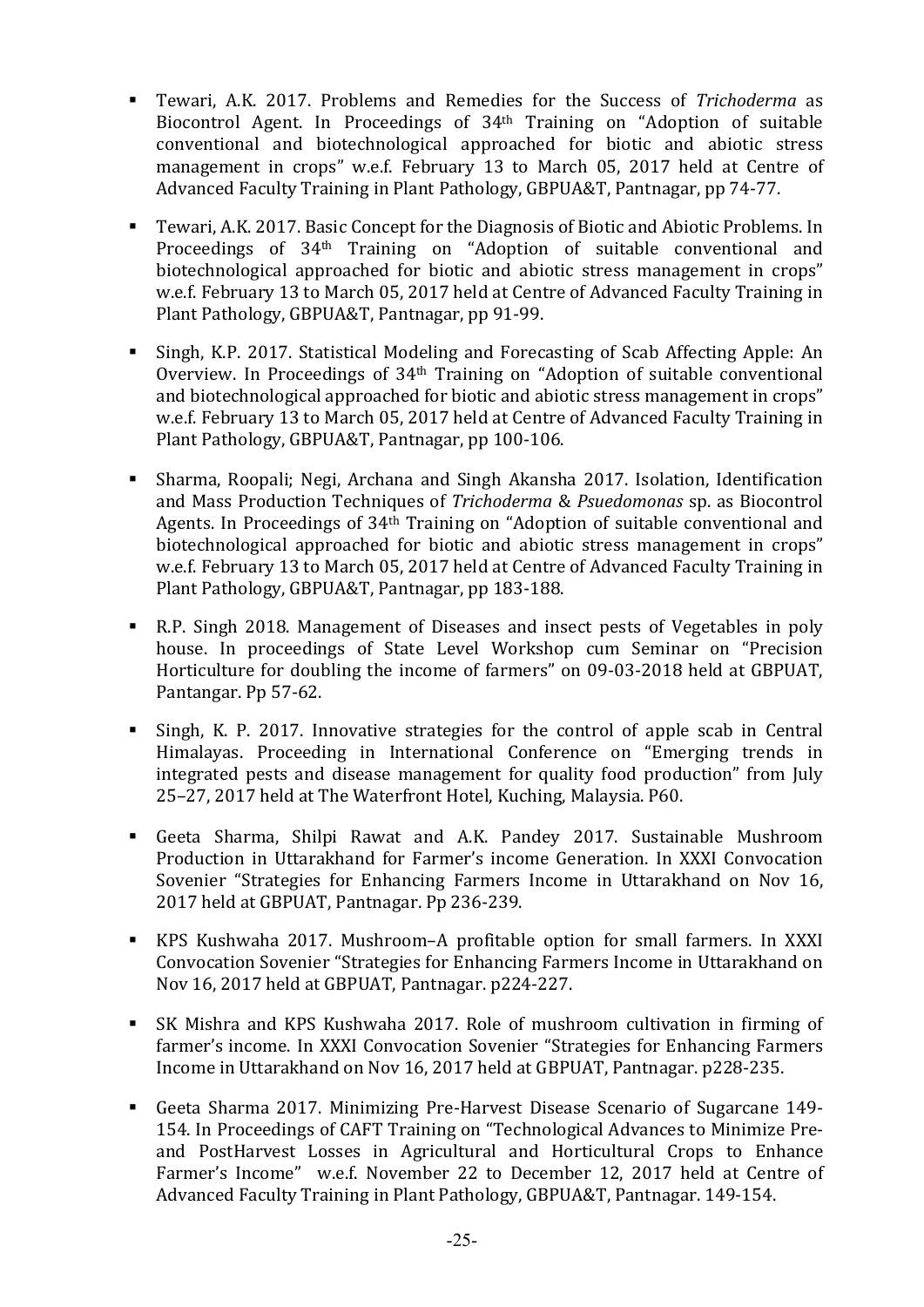- Vishunavat, K. 2017. Mycotoxins: Detection, Management, Public Health and Agricultural Trade. In Proceedings of 35th Training on "Technological Advances to Minimize Pre-and Post-Harvest Losses in Agricultural and Horticultural Crops to Enhance Farmer's Income" w.e.f. November 22 to December 12, 2017 held at Centre of Advanced Faculty Training in Plant Pathology, GBPUA&T, Pantnagar, pp 23-35.
- Vishunavat, K. 2017. Epidemiological Approaches for Management of Seed-borne Diseases through Seed Technology. In Proceedings of 35<sup>th</sup> Training on "Technological Advances to Minimize Pre-and Post-Harvest Losses in Agricultural and Horticultural Crops to Enhance Farmer's Income" w.e.f. November 22 to December 12, 2017 held at Centre of Advanced Faculty Training in Plant Pathology, GBPUA&T, Pantnagar, pp 118-124.
- Roopali Sharma 2017. Technological advances in delivery of microbial antagonists for bio control of plant diseases. In Proceedings of 35th Training on "Technological Advances to Minimize Pre-and Post-Harvest Losses in Agricultural and Horticultural Crops to Enhance Farmer's Income" w.e.f. November 22 to December 12, 2017 held at Centre of Advanced Faculty Training in Plant Pathology, GBPUA&T, Pantnagar, pp 178-183.
- Roopali Sharma, 2017. Mass Production of Biocontrol Agents. In Proceedings of  $35<sup>th</sup>$ Training on "Technological Advances to Minimize Pre-and Post-Harvest Losses in Agricultural and Horticultural Crops to Enhance Farmer's Income" w.e.f. November 22 to December 12, 2017 held at Centre of Advanced Faculty Training in Plant Pathology, GBPUA&T, Pantnagar, pp 228-231.
- Singh, K. P. 2018. Aerobiology, epidemiology and management strategies in apple scab-Science and its applications. Proceeding in 70th Annual meeting & National Symposium from February 15-17, 2018 held at AAU, Jorhat, Assam p 21.
- KPS Kushwaha and Arun Kushwaha 2018. Mushroom cultivation for nature conservation and enhancing farmer's income. In proceedings of All India Seminar Hi-tech cultivation of vegetables and flowers. pp 131-137.
- Geeta Sharma, Delna Rose and Hina Kausar 2018. Biopesticides and Plant Disease Management with Particular Reference to Sugarcane. In Proceedings of CAFT Training on "Bio-pesticides for Crop Protection and Improvement: Emerging Technology to Benefit Farmers" w.e.f. February 02-22, 2018 held at Centre of Advanced Faculty Training in Plant Pathology, GBPUA&T, Pantnagar, 52-66.
- Vishunavat, K. 2018. Biodeterioration of Seed in Storage and Its Control by Microbial Antagonists. In Proceedings of 36th Training on "Bio-pesticides for Crop Protection and Improvement: Emerging Technology to Benefit Farmers" w.e.f. February 02-22, 2018 held at Centre of Advanced Faculty Training in Plant Pathology, GBPUA&T, Pantnagar, pp 23-32.
- Vishunavat, K. 2018. Prospective of Plant Quarantine in Plant Biosecurity and Biosafety. In Proceedings of 36th Training on "Bio-pesticides for Crop Protection and Improvement: Emerging Technology to Benefit Farmers" w.e.f. February 02-22, 2018 held at Centre of Advanced Faculty Training in Plant Pathology, GBPUA&T, Pantnagar, pp 78-84.